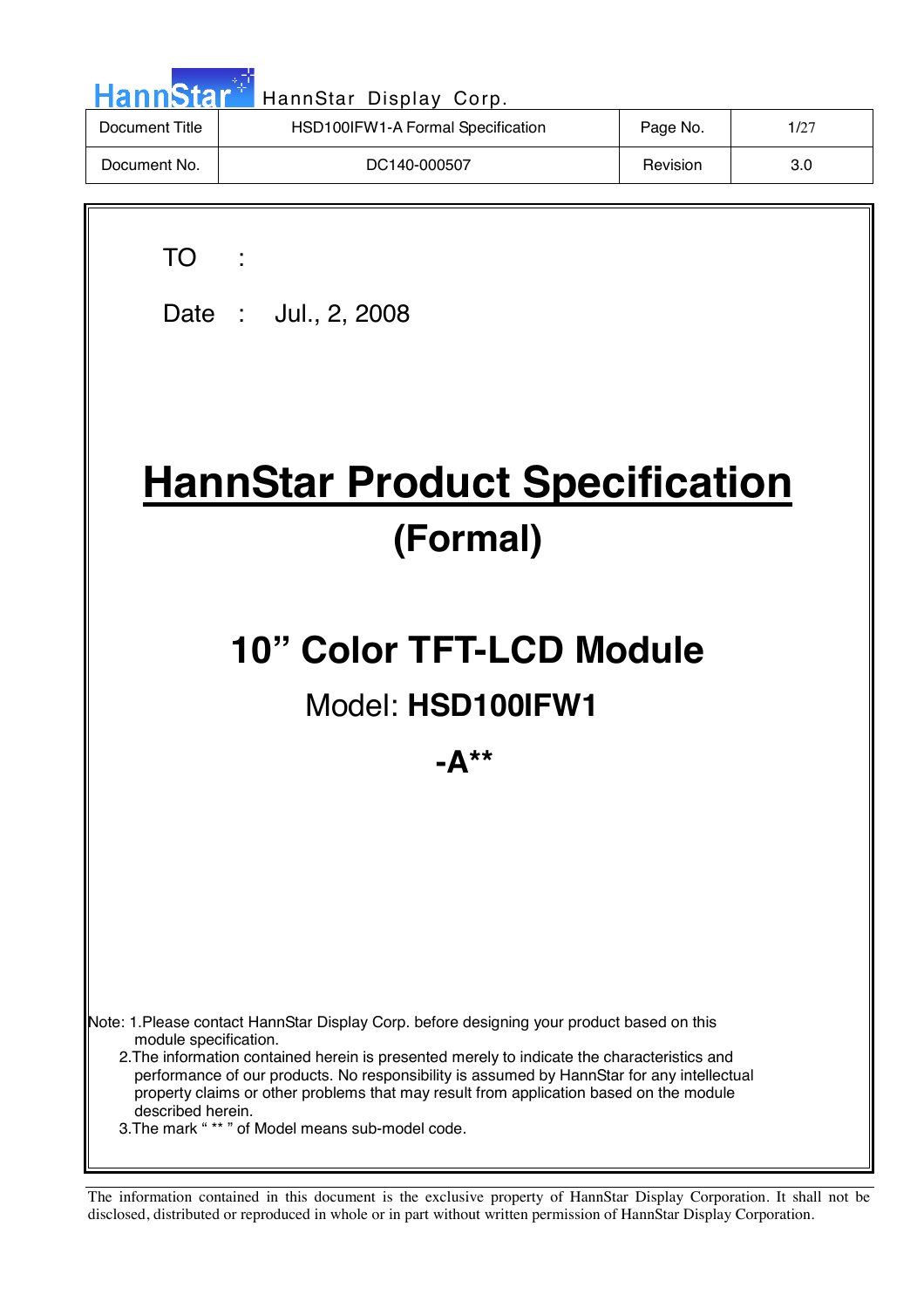|  |  | HannStar <b>*</b> |  |
|--|--|-------------------|--|
|  |  |                   |  |

### HannStar Display Corp.

| Document Title | HSD100IFW1-A Formal Specification | Page No. | 2/27 |
|----------------|-----------------------------------|----------|------|
| Document No.   | DC140-000507                      | Revision | 3.0  |

| <b>Record of Revisions</b> |                |           |                                                             |  |
|----------------------------|----------------|-----------|-------------------------------------------------------------|--|
| Rev.                       | Date           | Sub-Model | Description of change                                       |  |
| 1.0                        | Apr., 24, 2008 | A00       | Formal Product Specification was first released             |  |
| $1.1$                      | May, 8, 2008   | A00       | Page 14 IDD updated                                         |  |
|                            |                |           | Page 20 & Page 21 Label position modification               |  |
| $1.2$                      | May, 22, 2008  | A00       | Page 4 Power Consumption updated                            |  |
|                            |                |           | Page 5 Electrical Absolute Rating updated                   |  |
|                            |                |           | Page 14 Supply Voltage updated                              |  |
|                            |                |           | Page 15 Switching Characteristics for LVDS Receiver updated |  |
|                            |                |           | Page 24~27 EDID updated                                     |  |
| 2.0                        | Jun., 25, 2008 | A00       | Page 13 ADJ Operation Frequency updated                     |  |
|                            |                |           | Page 19, 20 Label updated                                   |  |
|                            |                |           | Page 27 Add EDID Note                                       |  |
| 3.0                        | Jul., 2, 2008  | A00       | Page 4 Power Consumption updated                            |  |
|                            |                |           | Page 18 Updated Reliability test items                      |  |
|                            |                |           | Page 21 Update Packing assembly drawings                    |  |
|                            |                |           |                                                             |  |
|                            |                |           |                                                             |  |
|                            |                |           |                                                             |  |
|                            |                |           |                                                             |  |
|                            |                |           |                                                             |  |
|                            |                |           |                                                             |  |
|                            |                |           |                                                             |  |
|                            |                |           |                                                             |  |
|                            |                |           |                                                             |  |
|                            |                |           |                                                             |  |
|                            |                |           |                                                             |  |
|                            |                |           |                                                             |  |
|                            |                |           |                                                             |  |
|                            |                |           |                                                             |  |
|                            |                |           |                                                             |  |
|                            |                |           |                                                             |  |
|                            |                |           |                                                             |  |
|                            |                |           |                                                             |  |
|                            |                |           |                                                             |  |
|                            |                |           |                                                             |  |
|                            |                |           |                                                             |  |
|                            |                |           |                                                             |  |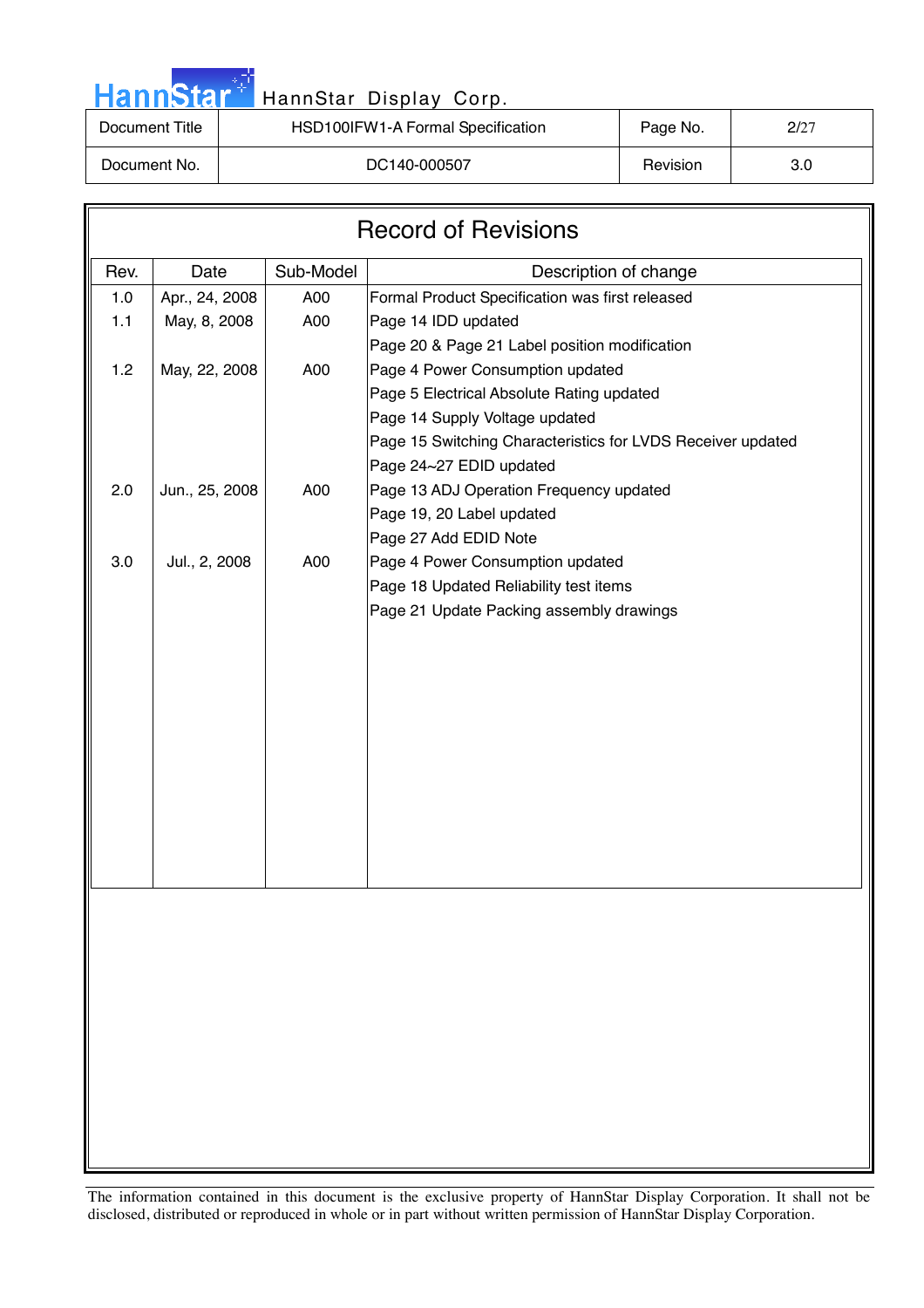| <b>HannStar</b> | HannStar Display Corp.            |          |      |
|-----------------|-----------------------------------|----------|------|
| Document Title  | HSD100IFW1-A Formal Specification | Page No. | 3/27 |
| Document No.    | DC140-000507                      | Revision | 3.0  |

والوارد

| 1.0  | p.4  |
|------|------|
| 2.0  | p.5  |
| 3.0  | p.6  |
| 4.0  | p.10 |
| 5.0  | p.12 |
| 6.0  | p.14 |
| 7.0  | p.18 |
| 8.0  | p.19 |
| 9.0  | p.20 |
| 10.0 | p.21 |
| 11.0 | p.22 |
| 12.0 | p.24 |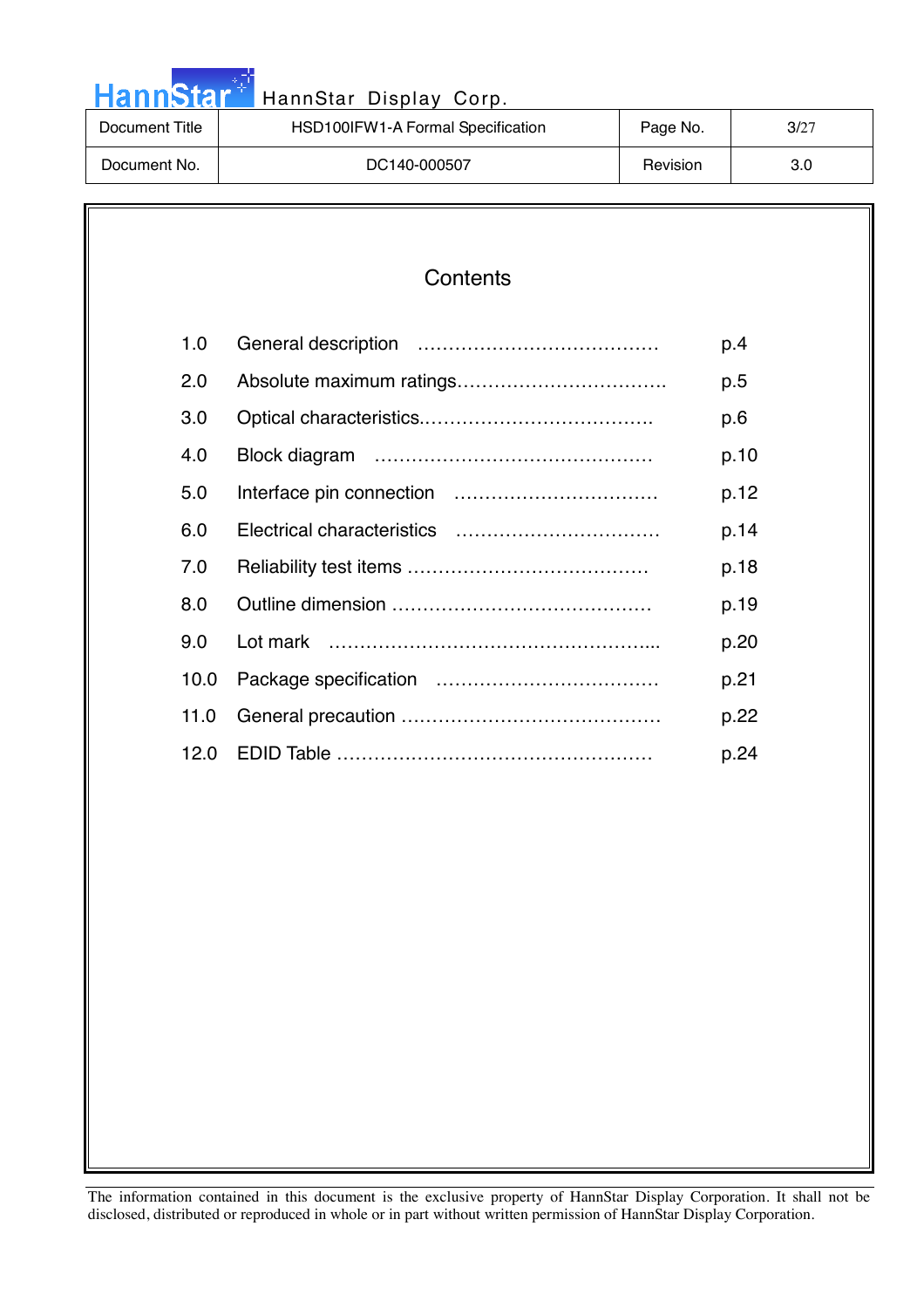

# Hann Star<sup>47</sup> HannStar Display Corp.

| Document Title | HSD100IFW1-A Formal Specification | Page No. | 4/27 |
|----------------|-----------------------------------|----------|------|
| Document No.   | DC140-000507                      | Revision | 3.0  |

### **1.0 GENERAL DESCRIPTION**

### **1.1 Introduction**

HannStar Display model HSD100IFW1-A is a color active matrix thin film transistor (TFT) liquid crystal display (LCD) that uses amorphous silicon TFT as a switching device. This model is composed of a TFT LCD panel, a driving circuit and a back light system. This TFT LCD has a 10 (17:10) inch diagonally measured active display area with WSVGA (1024 horizontal by 600 vertical pixel) resolution.

### **1.2 Features**

- 10 (17:10 diagonal) inch configuration
- One channel LVDS interface
- 256K color by 6 bit R.G.B signal input
- RoHS Compliance

### **1.3 Applications**

- Mobile NB
- **Digital Photo frame**
- **Display terminal for AV application**

### **1.4 General information**

| Item                     |                   | Specification                              | Unit   |
|--------------------------|-------------------|--------------------------------------------|--------|
| <b>Outline Dimension</b> |                   | 235 x 145.8 x 5.5 (Typ.)                   | mm     |
| Display area             |                   | 220.416(H) x 129.15(V)                     | mm     |
| Number of Pixel          |                   | 1024 RGB (H) x 600(V)                      | pixels |
| Pixel pitch              |                   | $0.21525(H) \times 0.21525(V)$             | mm     |
| Pixel arrangement        |                   | <b>RGB Vertical stripe</b>                 |        |
| Display mode             |                   | Normally white                             |        |
| Surface treatment        |                   | Antiglare, Hard-Coating (3H) with EWV film |        |
| Weight                   |                   | 253 (Typ.)                                 | g      |
| <b>Back-light</b>        |                   | Single LED (Side-Light type)               |        |
| Power                    | Logic System      | 1.1 (Max.)                                 | W      |
| Consumption              | <b>B/L System</b> | $3.1$ (Max.)                               | W      |

### **1.5 Mechanical Information**

| Item                  |                | Min.  | Typ.  | Max.  | Unit |
|-----------------------|----------------|-------|-------|-------|------|
| Module<br><b>Size</b> | Horizontal (H) | 234.5 | 235   | 235.5 | mm   |
|                       | Vertical (V)   | 145.3 | 145.8 | 146.3 | mm   |
|                       | Depth (D)      |       | 5.5   | 5.8   | mm   |
| Weight                |                |       | 253   | 270   | g    |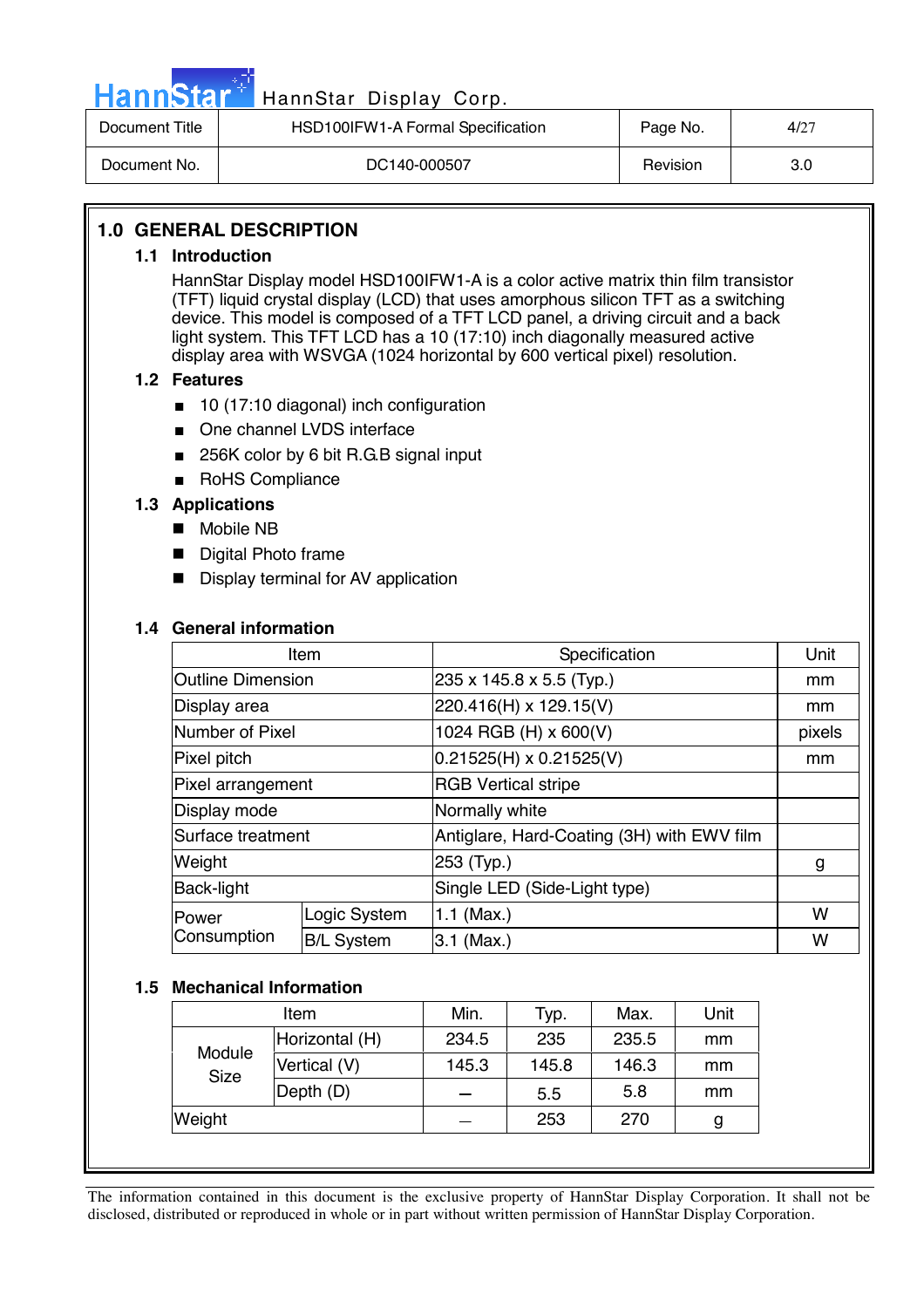| . . |  |     |   |  |
|-----|--|-----|---|--|
| П   |  | ann | Ы |  |
|     |  |     |   |  |

### HannStar Display Corp.

| Document Title | HSD100IFW1-A Formal Specification | Page No. | 5/27 |
|----------------|-----------------------------------|----------|------|
| Document No.   | DC140-000507                      | Revision | 3.0  |

### **2.0 ABSOLUTE MAXIMUM RATINGS**

### **2.1 Electrical Absolute Rating**

### **2.1.1 TFT LCD Module**

| Item                            | Symbol | Min.   | Max. | Unit | <b>Note</b> |
|---------------------------------|--------|--------|------|------|-------------|
| <b>LED Power Supply voltage</b> | V LED  | $-0.3$ | 6.0  |      | $GND=0$     |
| Logic Supply voltage            | V DD   | $-0.3$ | 6.0  |      |             |

### **2.2 Environment Absolute Rating**

| Item                         | Symbol | Min. | Max. | Unit | <b>Note</b> |
|------------------------------|--------|------|------|------|-------------|
| <b>Operating Temperature</b> | opa    | -20  |      |      |             |
| Storage Temperature          | stg    | -30  | 80   |      |             |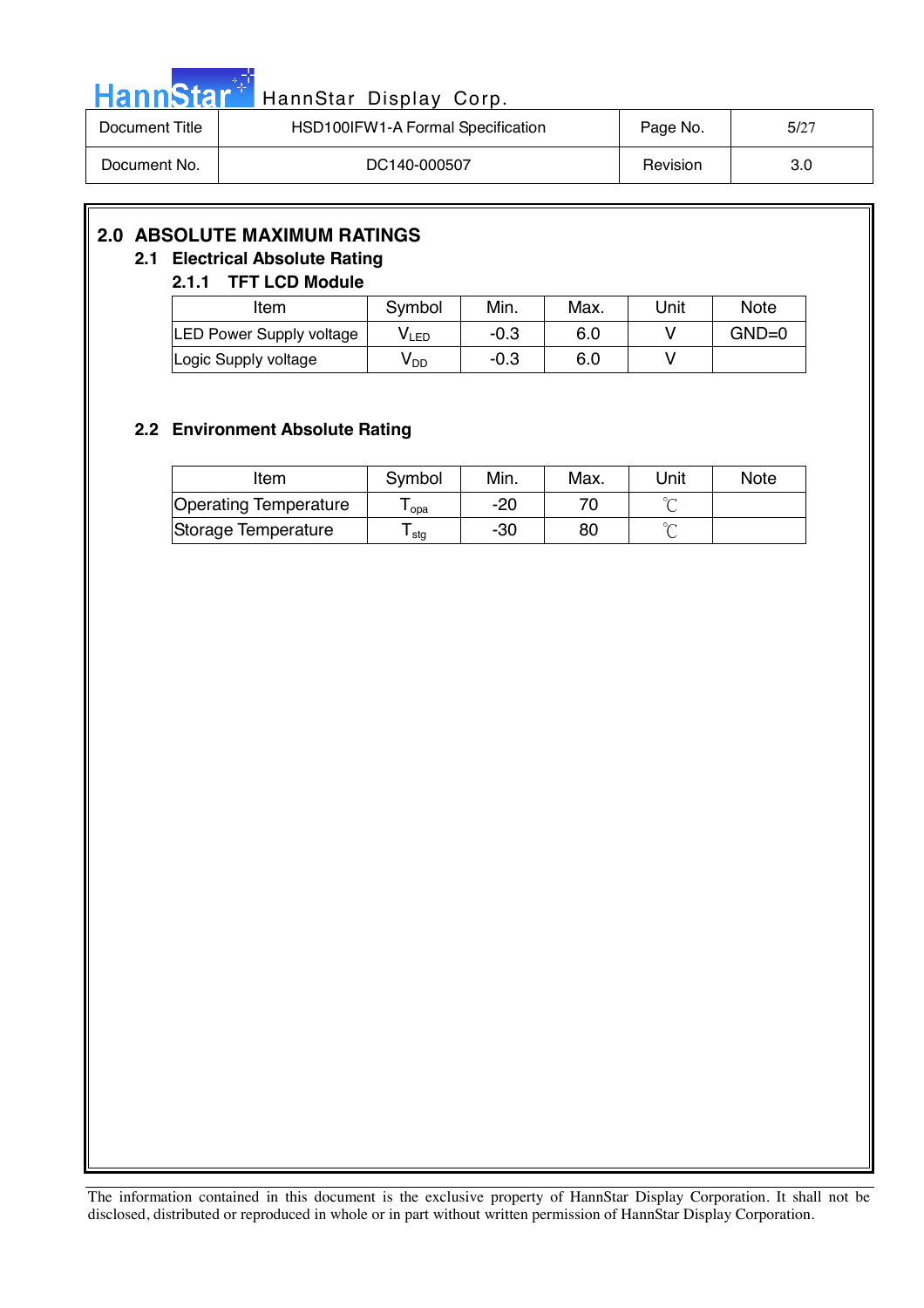| HannStar <sup>**</sup> | HannStar Display Corp.            |          |      |
|------------------------|-----------------------------------|----------|------|
| Document Title         | HSD100IFW1-A Formal Specification | Page No. | 6/27 |
| Document No.           | DC140-000507                      | Revision | 3.0  |

| 3.1                         | <b>3.0 OPTICAL CHARACTERISTICS</b><br><b>Optical specification</b> |                  |                   |       |       |       |                 |                         |  |
|-----------------------------|--------------------------------------------------------------------|------------------|-------------------|-------|-------|-------|-----------------|-------------------------|--|
| Item                        |                                                                    |                  | Symbol Condition  | Min.  | Typ.  | Max.  | Unit            | <b>Note</b>             |  |
| Contrast                    |                                                                    | <b>CR</b>        |                   | 400   | 500   |       |                 | (1)(2)                  |  |
| Response                    | <b>Rising</b>                                                      | $T_{\mathsf{R}}$ |                   |       | 5     | 7     |                 | (1)(3)                  |  |
| time                        | Falling                                                            | $T_{\mathsf{F}}$ | $\Theta = 0$      |       | 20    | 28    | msec            |                         |  |
| White luminance<br>(Center) |                                                                    | $Y_L$            | Normal<br>viewing | 200   | 250   |       | $\text{cd/m}^2$ | (1)(4)<br>$(I_L=200mA)$ |  |
| Color                       |                                                                    | $W_{x}$          | angle             | 0.260 | 0.310 | 0.360 |                 |                         |  |
| chromaticity<br>(CIE1931)   | White                                                              | $W_{V}$          |                   | 0.280 | 0.330 | 0.380 |                 | (1)(4)                  |  |
|                             |                                                                    | $\Theta_L$       |                   | 60    | 70    |       |                 |                         |  |
| Viewing                     | Hor.                                                               | $\Theta_{\rm R}$ |                   | 60    | 70    |       |                 |                         |  |
| angle                       |                                                                    | $\Theta$ u       | CR > 10           | 40    | 50    |       |                 |                         |  |
|                             | Ver.                                                               | $\Theta_{\rm D}$ |                   | 50    | 60    |       |                 |                         |  |
|                             | <b>Brightness uniformity</b>                                       |                  | $\Theta = 0$      | 70    |       |       | $\%$            | (5)                     |  |
|                             | <b>Optima View Direction</b>                                       |                  |                   | 6 O'  | clock |       |                 | (6)                     |  |

### **3.2 Measuring Condition**

سال ا

- $\blacksquare$  Measuring surrounding : dark room
- LED current I<sub>L</sub>: 200mA
- Ambient temperature: 25±2°C
- 15min. warm-up time.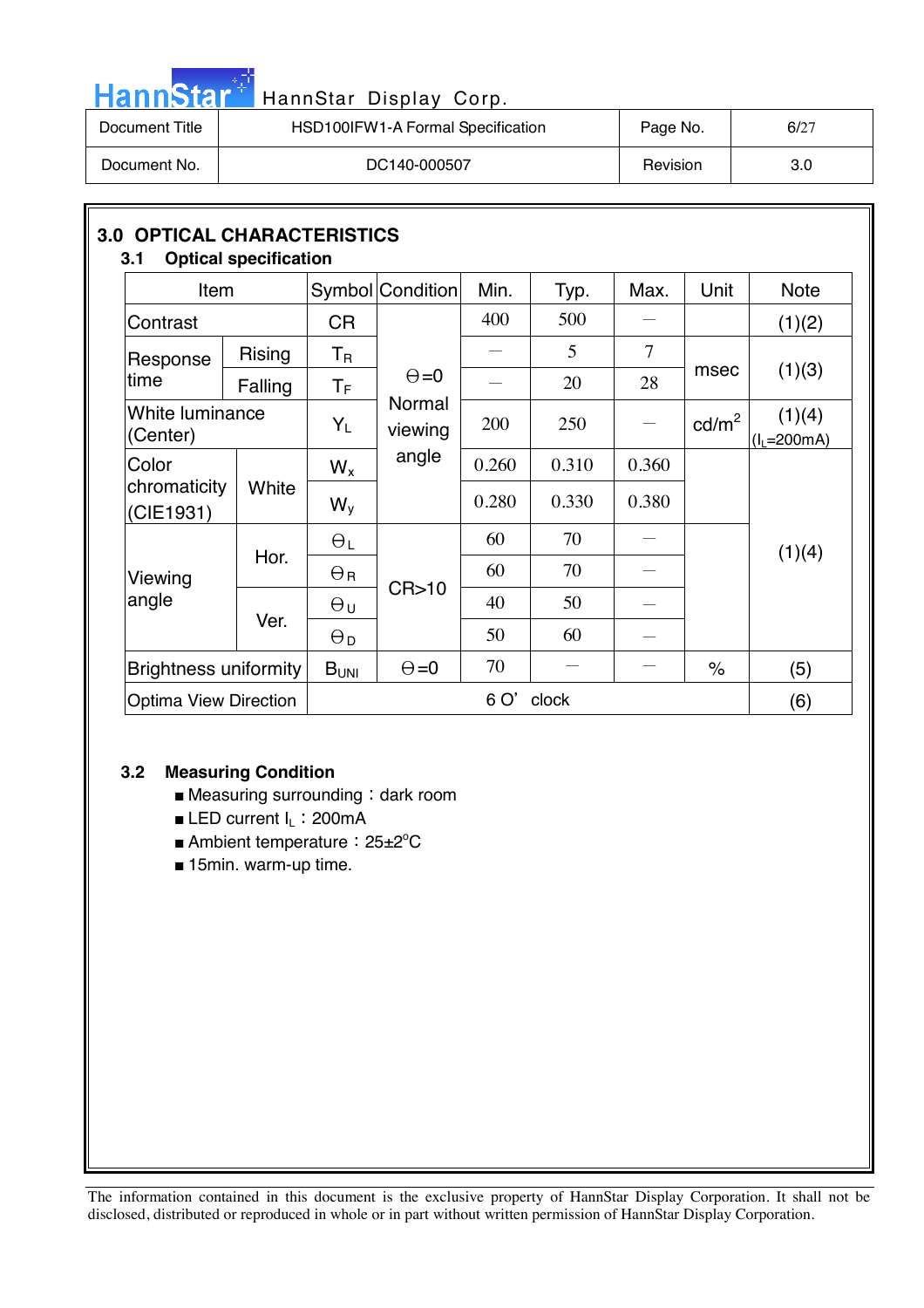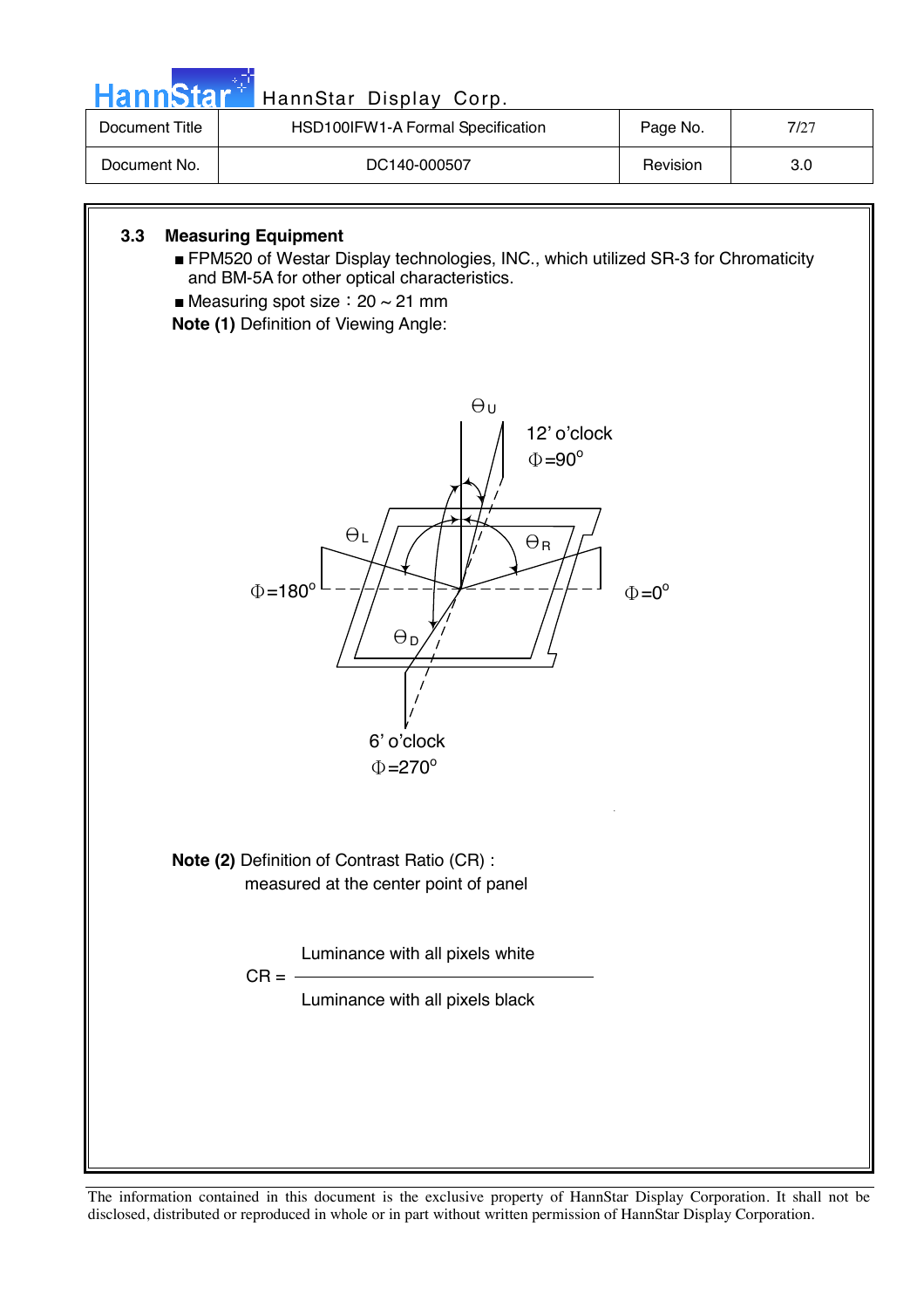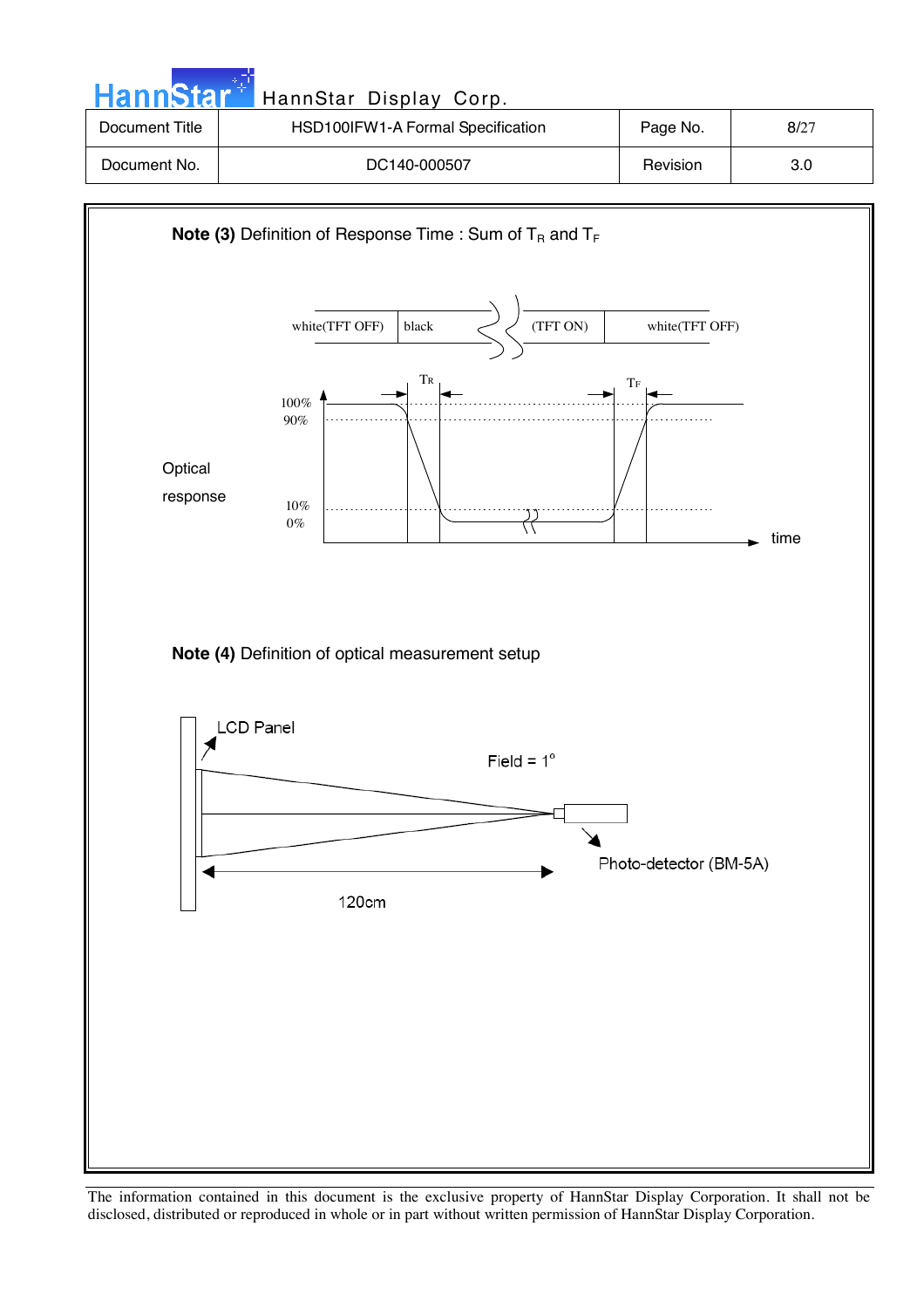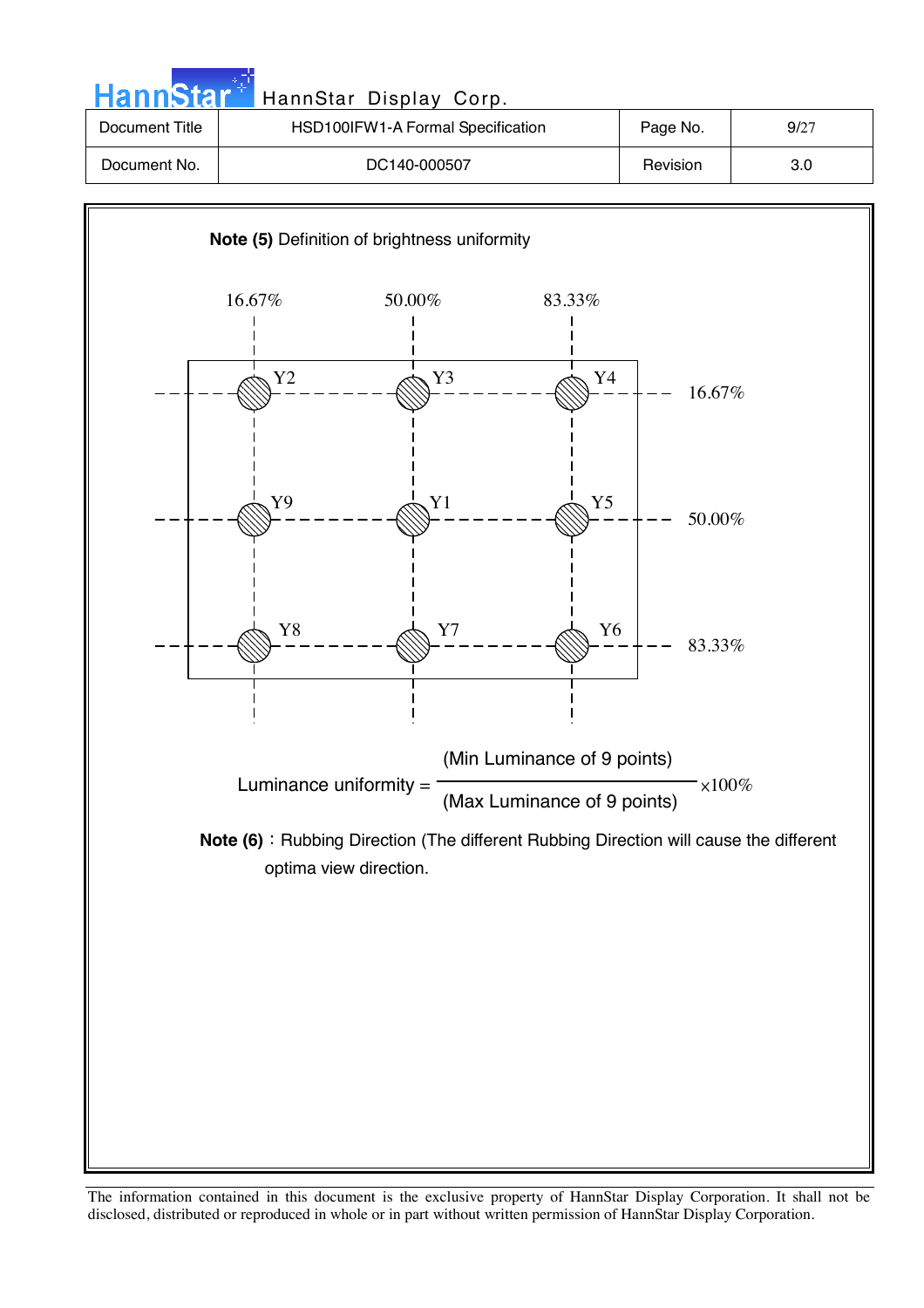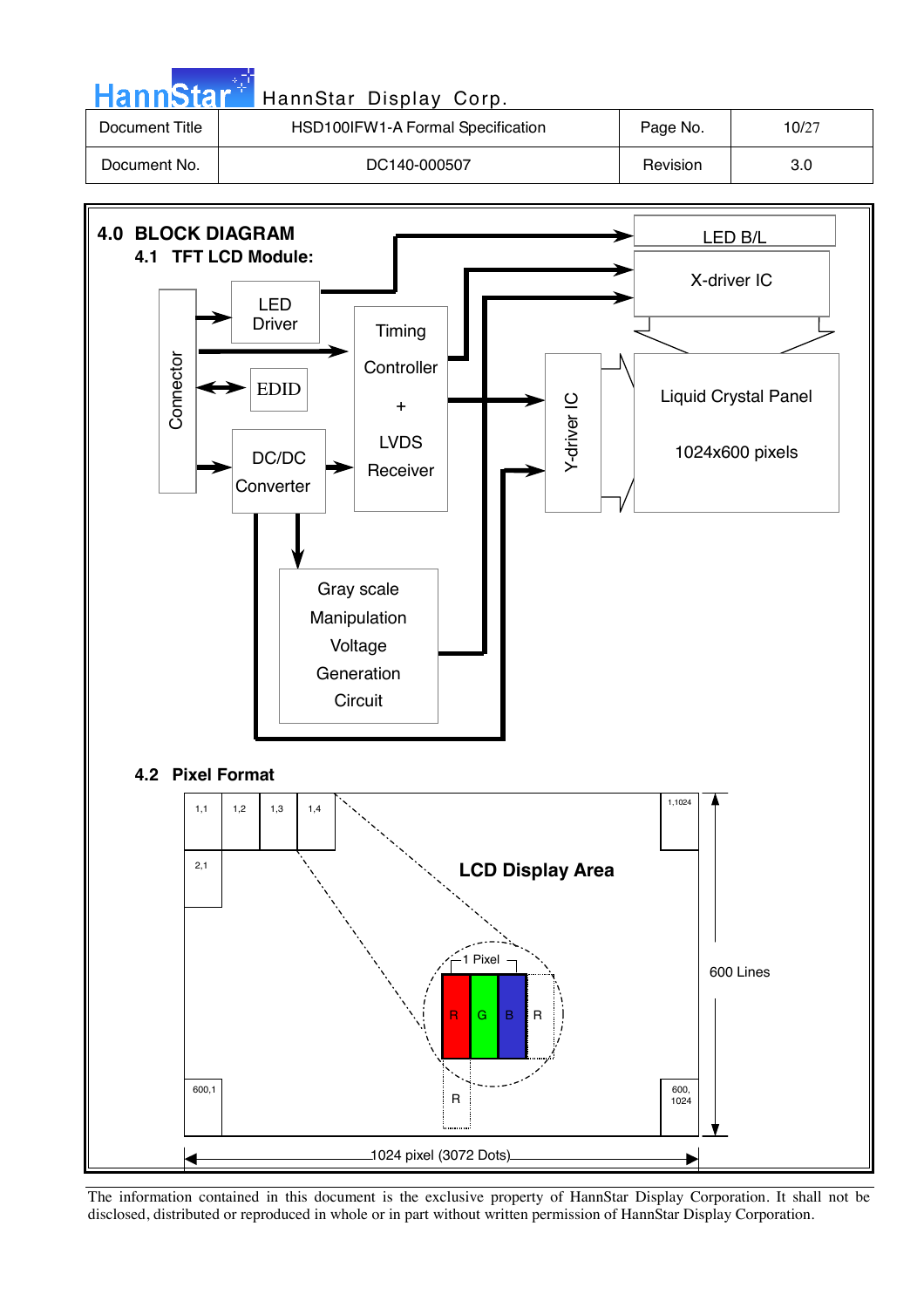| HannStar <sup>+</sup> | HannStar Display Corp.            |          |       |
|-----------------------|-----------------------------------|----------|-------|
| Document Title        | HSD100IFW1-A Formal Specification | Page No. | 11/27 |
| Document No.          | DC140-000507                      | Revision | 3.0   |

والمراد

|                                 |                         | <b>MSB</b>          |                                  |                                  |                                  | LSB                              | <b>MSB</b>              |                         |                           |                         |                         | <b>LSB</b> MSB            |                     |                              |                     |                         | LSB                     | Gray scale                                           |
|---------------------------------|-------------------------|---------------------|----------------------------------|----------------------------------|----------------------------------|----------------------------------|-------------------------|-------------------------|---------------------------|-------------------------|-------------------------|---------------------------|---------------------|------------------------------|---------------------|-------------------------|-------------------------|------------------------------------------------------|
|                                 | <b>Display</b>          |                     | R5 R4                            | R <sub>3</sub>                   | R <sub>2</sub>                   | <b>R1</b>                        | R0G5 G4 G3 G2G1         |                         |                           |                         |                         | G0 B5 B4                  |                     | <b>B3</b>                    | <b>B2</b>           | <b>B1</b>               | B <sub>0</sub>          | level                                                |
|                                 | <b>Black</b>            |                     | L                                | L                                |                                  |                                  |                         |                         |                           |                         | L                       |                           |                     | L                            | L                   |                         |                         |                                                      |
|                                 | Blue                    | L                   | L                                | L                                |                                  | L                                |                         | L                       |                           | L                       | L                       | LН                        | H                   | $\overline{H}$               | $\overline{H}$      | $\overline{H}$          | $\overline{H}$          | $\overline{\phantom{a}}$                             |
|                                 | Green                   | L                   | L                                | L                                |                                  | L                                | $\frac{1}{\text{H}}$    | $\overline{H}$          | $\overline{H}$            | $\overline{\mathsf{H}}$ | $\overline{H}$          | HL                        | L                   | L                            | L                   |                         |                         | $\blacksquare$                                       |
| <b>Basic</b>                    | <b>Light Blue</b>       | L                   | L                                | L                                | L                                | L                                | $\frac{1}{\text{H}}$    | $\overline{H}$          | $\overline{H}$            | $\overline{H}$          | $\overline{H}$          | H H                       | $\overline{H}$      | Η                            | $\overline{H}$      | $\overline{H}$          | $\overline{\mathsf{H}}$ | $\blacksquare$                                       |
| color                           | Red                     | H                   | $\mathsf{H}$                     | $\overline{H}$                   | $\overline{H}$                   | $\overline{H}$                   | HL                      | L                       | L                         | L                       | L                       | LIL                       | L                   | L                            | L                   | L                       |                         | $\blacksquare$                                       |
|                                 | Purple<br>Yellow        | $\overline{H}$<br>H | $\overline{H}$<br>$\overline{H}$ | $\overline{H}$<br>$\overline{H}$ | $\overline{H}$<br>$\overline{H}$ | $\overline{H}$<br>$\overline{H}$ | H L<br>$\overline{H}$ H | L<br>$\overline{H}$     | L<br>$\overline{H}$       | L<br>$\overline{H}$     | L<br>$\overline{H}$     | Ε<br>L<br>H L             | $\overline{H}$      | Η                            | $\mathsf{H}$        | $\overline{H}$<br>L     | H                       | $\overline{\phantom{a}}$                             |
|                                 | White                   | $\pm$               | $\overline{\mathsf{H}}$          | $\overline{\mathsf{H}}$          | $\overline{\mathsf{H}}$          | $\overline{\mathsf{H}}$          | H H                     | $\overline{\mathsf{H}}$ | $\overline{\mathsf{H}}$   | $\overline{H}$          | $\overline{H}$          | H H                       | L<br>$\overline{H}$ | L<br>$\overline{\mathsf{H}}$ | L<br>$\overline{H}$ | $\overline{\mathsf{H}}$ | $\overline{H}$          | $\overline{\phantom{a}}$<br>$\overline{\phantom{a}}$ |
|                                 | <b>Black</b>            |                     | L                                | L                                | $\mathsf{I}$                     | L                                | L                       | L                       |                           | L                       | L                       | L                         | L                   | L                            | L                   | L                       |                         | L <sub>0</sub>                                       |
|                                 |                         |                     | L                                | L                                |                                  | L                                | $\overline{H}$          | L                       | L                         | L                       | L                       | L                         | L                   | L                            | L                   |                         |                         | L1                                                   |
|                                 |                         |                     | L                                | L                                |                                  | H                                | LIL                     | L                       |                           | L                       | L                       | LL                        | L                   | L                            | L                   | L                       |                         | L2                                                   |
| Gray                            | Dark<br>↑               |                     |                                  |                                  |                                  |                                  |                         |                         |                           |                         |                         |                           |                     |                              |                     |                         |                         |                                                      |
| scale<br>of Red                 | Light                   |                     |                                  |                                  |                                  |                                  |                         |                         |                           |                         |                         |                           |                     |                              |                     |                         |                         | L3L60                                                |
|                                 |                         | H                   | Н                                | H                                | Н                                | L                                | HL                      | L                       | L                         | L                       | L                       | LIL                       | L                   | L                            | L                   | L                       |                         | L61                                                  |
|                                 |                         | $\overline{H}$      | $\overline{H}$                   | $\overline{H}$                   | $\overline{H}$                   | H                                | L<br>L                  | L                       | L                         | L                       | L                       | L                         | L                   | L                            | L                   | L                       |                         | L62                                                  |
|                                 | Red                     | $\overline{H}$      | $\overline{H}$                   | $\overline{H}$                   | $\overline{H}$                   | $\overline{H}$                   | HL                      | L                       | L                         | L                       | L                       | LIL                       | L                   | L                            | L                   | L                       |                         | Red L63                                              |
|                                 | <b>Black</b>            | L                   | L                                | L                                | L                                | L                                | L                       | L                       | L                         | L                       | L                       | L<br>П                    | L                   | L                            | L                   | L                       |                         | L <sub>0</sub>                                       |
|                                 |                         |                     | L                                | L                                | L                                | L                                | LL                      | Ĺ                       | L                         | L                       | Г                       | H L                       | L                   | L                            | L                   | L                       |                         | L1                                                   |
|                                 |                         |                     |                                  | L                                |                                  |                                  | L                       |                         |                           |                         | $\overline{H}$          |                           |                     |                              | L                   |                         |                         | $\overline{L2}$                                      |
| Gray<br>scale of<br>Green       | Dark<br>Light           |                     |                                  |                                  |                                  |                                  |                         |                         |                           |                         |                         |                           |                     |                              |                     |                         |                         | L3L60                                                |
|                                 |                         |                     | L                                | L                                | L                                | L                                | ЦH                      | H                       | H                         | Η                       | L                       | HL                        | L                   | L                            | L                   | L                       |                         | L61                                                  |
|                                 |                         |                     | L                                | L                                | L                                | L                                | H                       | $\overline{H}$          | $\boldsymbol{\mathsf{H}}$ | $\mathsf{H}$            | $\overline{H}$          | L                         | L                   | L                            | L                   |                         |                         | L62                                                  |
|                                 | Green                   |                     | L                                | L                                | L                                | L                                | H<br>L                  | $\overline{H}$          | $\overline{H}$            | $\overline{H}$          | H                       | H L                       | L                   | L                            | L                   | L                       |                         | Green L63                                            |
|                                 | <b>Black</b>            |                     | L                                | L                                |                                  | L                                | L                       | L                       | L                         | L                       | L                       | LL                        | L                   | L                            | L                   |                         |                         | L <sub>0</sub>                                       |
|                                 |                         |                     | L                                | L                                |                                  | L                                | $\mathsf{L}$            | L                       | L                         | L                       | L                       | LL                        | L                   | L                            | L                   | L                       | H                       | L1                                                   |
|                                 |                         |                     |                                  |                                  |                                  |                                  |                         |                         |                           |                         | L                       |                           |                     |                              |                     | $\overline{H}$          |                         | $\overline{L2}$                                      |
| Gray<br>scale of<br><b>Blue</b> | Dark<br>Light           |                     |                                  |                                  |                                  |                                  |                         |                         |                           |                         |                         |                           |                     |                              |                     |                         |                         | L3L60                                                |
|                                 |                         |                     | L                                | L                                | L                                | L                                | LL                      | L                       | L                         | L                       | L                       | L <sub>H</sub>            | $\overline{H}$      | H                            | $\overline{H}$      | L                       | H                       | L61                                                  |
|                                 |                         | L                   | L                                | L                                | L                                | L                                | $\mathsf{L}$<br>L       | L                       | L                         | L                       | Ĺ                       | 듴                         | $\mathsf{H}$        | $\mathsf{H}$                 | $\mathsf{H}$        | $\overline{H}$          | L                       | L62                                                  |
|                                 | Blue                    | L                   | L                                | L                                | L                                | L                                | LL                      | L                       | L                         | L                       | L                       | $\overline{\mathsf{H}}$   | Н                   | $\mathsf{H}$                 | Η                   | Н                       | $\mathsf{H}$            | Blue L63                                             |
|                                 | <b>Black</b>            |                     | L                                | L                                | L                                | L                                | LI                      | L                       |                           | L                       | L                       | L                         | L                   | L                            | L                   | L                       |                         | L <sub>0</sub>                                       |
|                                 |                         |                     | L                                | L                                |                                  | L                                | HL                      | L                       |                           |                         | L                       | НL                        | L                   | L                            | L                   | L                       | $\overline{H}$          | L1                                                   |
|                                 |                         |                     | L                                | L                                |                                  | $\overline{H}$                   | ЦL                      |                         | L                         | L                       | $\overline{\mathsf{H}}$ | LL                        | L                   |                              | L                   | $\overline{\mathsf{H}}$ | L                       | L2                                                   |
| Gray<br>scale of<br>White &     | Dark<br>$\uparrow$<br>T |                     |                                  |                                  |                                  |                                  |                         |                         |                           |                         |                         |                           |                     |                              |                     |                         |                         | L3L60                                                |
| <b>Black</b>                    | Light                   |                     |                                  |                                  |                                  |                                  |                         |                         |                           |                         |                         |                           |                     |                              |                     |                         |                         |                                                      |
|                                 |                         | $\mathsf H$         | Н                                | H                                | $\boldsymbol{\mathsf{H}}$        | L                                | HH                      | H                       | Н                         | Н                       | L                       | HH                        | Н                   | Н                            | $\mathsf{H}$        | L                       | H                       | L61                                                  |
|                                 |                         | $\overline{H}$      | $\overline{H}$                   | $\overline{H}$                   | $\overline{H}$                   | $\mathsf{H}$                     | LН                      | $\overline{H}$          | $\overline{H}$            | $\overline{H}$          | $\overline{H}$          | 믘                         | $\overline{H}$      | $\overline{H}$               | $\overline{H}$      | $\overline{H}$          |                         | L62                                                  |
|                                 | White                   | $\mathsf{H}$        | Н                                | $\overline{H}$                   | $\overline{H}$                   | $\overline{H}$                   | H H                     | $\overline{H}$          | $\overline{H}$            | $\overline{H}$          | $\overline{H}$          | $\overline{\overline{H}}$ | $\overline{H}$      | $\mathsf{H}$                 | $\overline{H}$      | $\overline{H}$          | H                       | White L63                                            |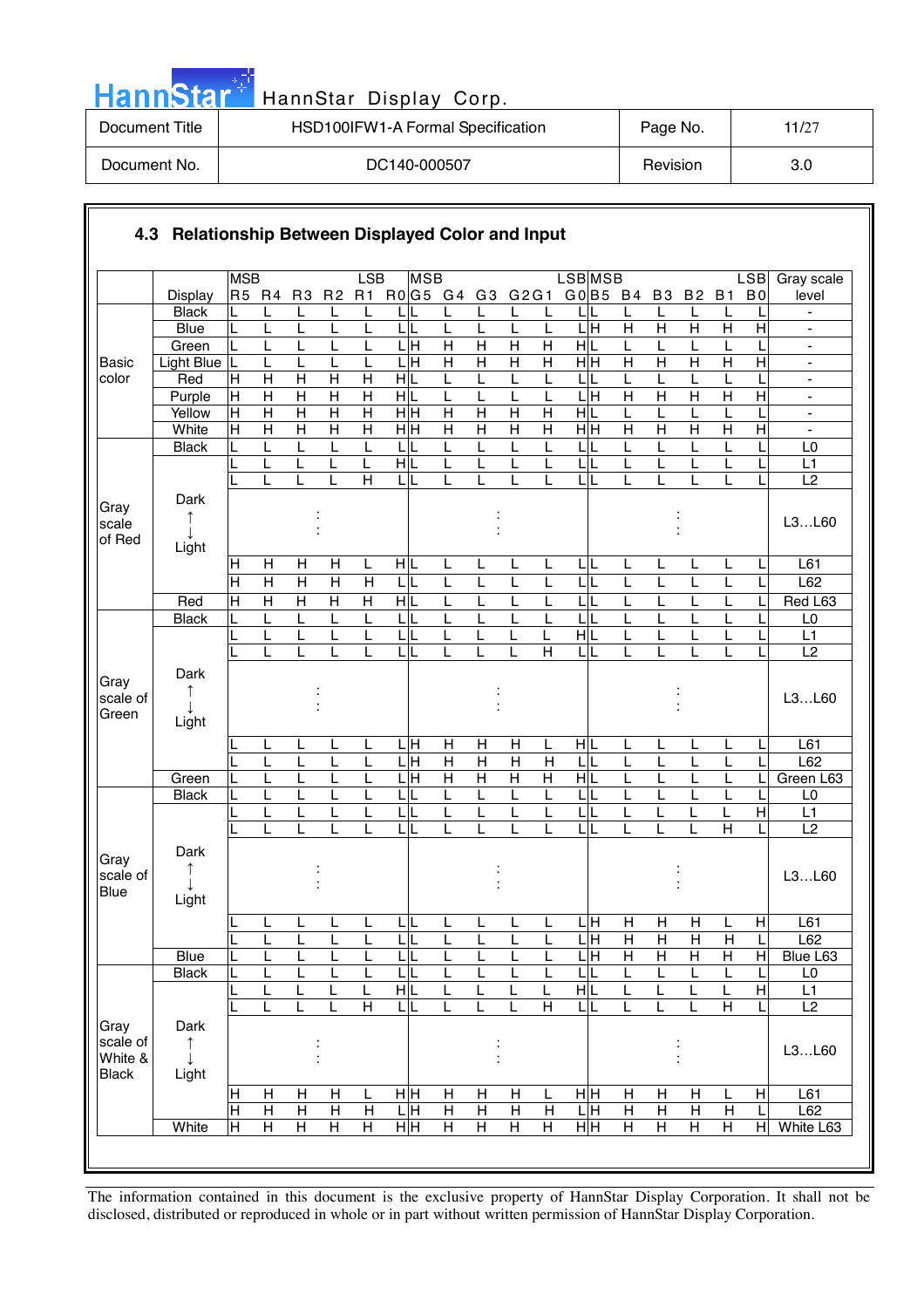

| Document Title | HSD100IFW1-A Formal Specification | Page No. | 12/27 |
|----------------|-----------------------------------|----------|-------|
| Document No.   | DC140-000507                      | Revision | 3.0   |

| Pin No.         | Signal           | Description                             |
|-----------------|------------------|-----------------------------------------|
| 1               | <b>GND</b>       | Ground                                  |
| $\overline{2}$  | <b>VDD</b>       | 3.3V Power                              |
| 3               | <b>VDD</b>       | 3.3V Power                              |
| $\overline{4}$  | V_EDID           | 3.3V Power for EDID                     |
| 5               | <b>ADJ</b>       | Adjust for LED brightness<br>Note       |
| 6               | CLK_EDID         | <b>EDID Clock Input</b>                 |
| $\overline{7}$  | <b>DATA_EDID</b> | <b>EDID</b> Data Input                  |
| 8               | RXINO-           | LVDS Signal -<br>channel <sub>0</sub> - |
| 9               | RXIN0+           | LVDS Signal+<br>channel0+               |
| 10              | <b>GND</b>       | Ground                                  |
| 11              | RXIN1-           | Data Input<br>channel1-                 |
| 12              | $RXIN1+$         | Data Input<br>$channel1+$               |
| 13              | <b>GND</b>       | Ground                                  |
| 14              | RXIN2-           | channel <sub>2</sub> -<br>Data Input    |
| 15              | $RXIN2+$         | channel2+<br>Data Input                 |
| 16              | <b>GND</b>       | Ground                                  |
| 17              | <b>RXCLKIN-</b>  | CLK-<br>Data Input                      |
| 18              | RXCLKIN+         | $CLK+$<br>Data Input                    |
| 19              | <b>GND</b>       | Ground                                  |
| 20              | NC               | <b>NC</b>                               |
| 21              | NC               | N <sub>C</sub>                          |
| 22              | <b>GND</b>       | Ground                                  |
| 23              | <b>GND</b>       | Ground                                  |
| 24              | <b>VLED</b>      | LED Power +5V                           |
| 25              | <b>VLED</b>      | LED Power +5V                           |
| 26              | <b>VLED</b>      | LED Power +5V                           |
| $\overline{27}$ | $\rm NC$         | NC                                      |
| 28              | NC               | N <sub>C</sub>                          |
| 29              | NC               | <b>NC</b>                               |
| 30              | NC               | NC                                      |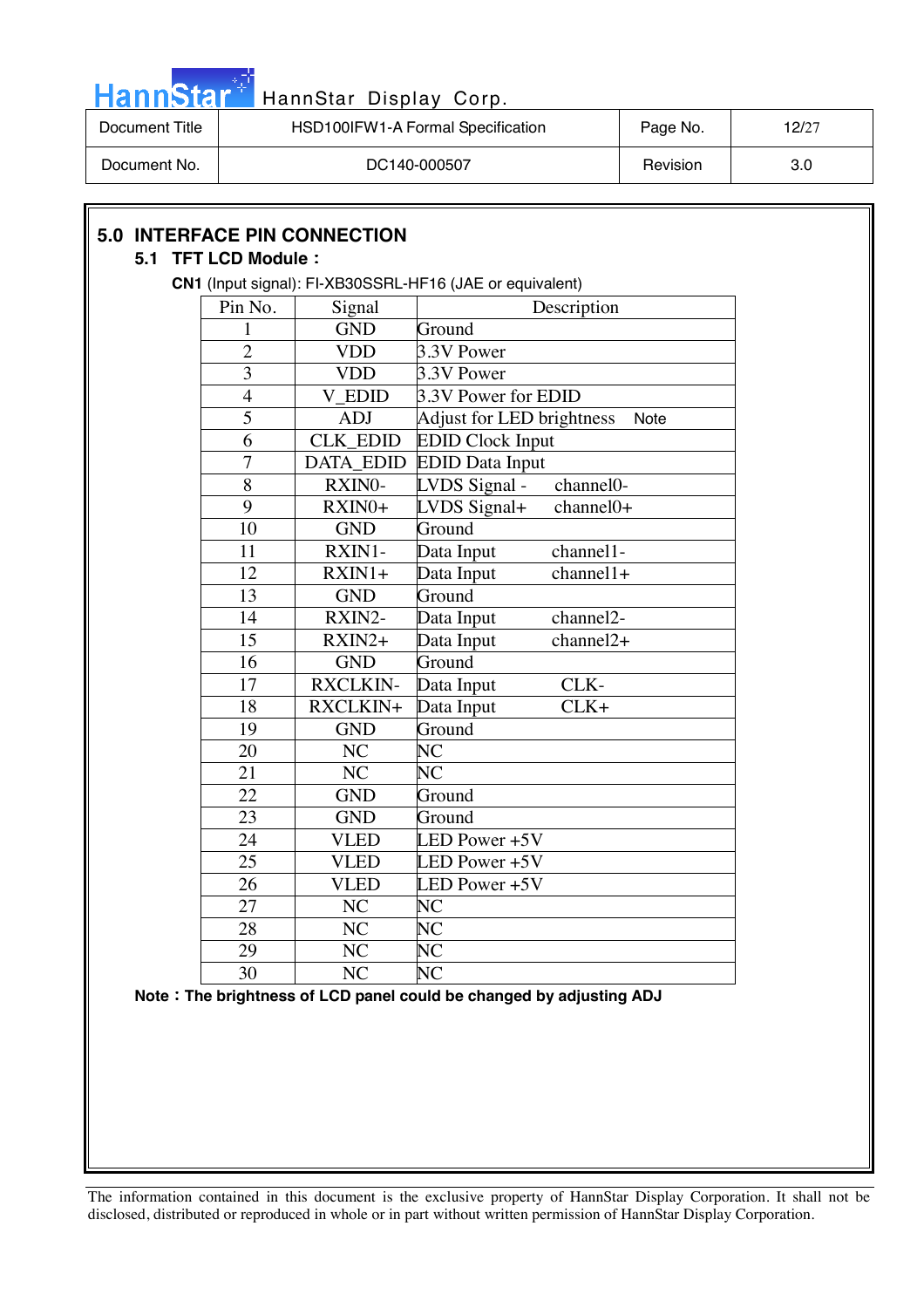| <b>HannStart</b> | HannStar Display Corp.                                                                                                  |          |  |  |  |  |  |  |
|------------------|-------------------------------------------------------------------------------------------------------------------------|----------|--|--|--|--|--|--|
| Document Title   | HSD100IFW1-A Formal Specification                                                                                       | Page No. |  |  |  |  |  |  |
| Document No.     | DC140-000507                                                                                                            | 3.0      |  |  |  |  |  |  |
| [Note]           | (1) ADJ can adjust brightness to control Pin. Pulse duty the bigger the brighter.<br>Lumin ance-<br>Luminance<br>Bright |          |  |  |  |  |  |  |

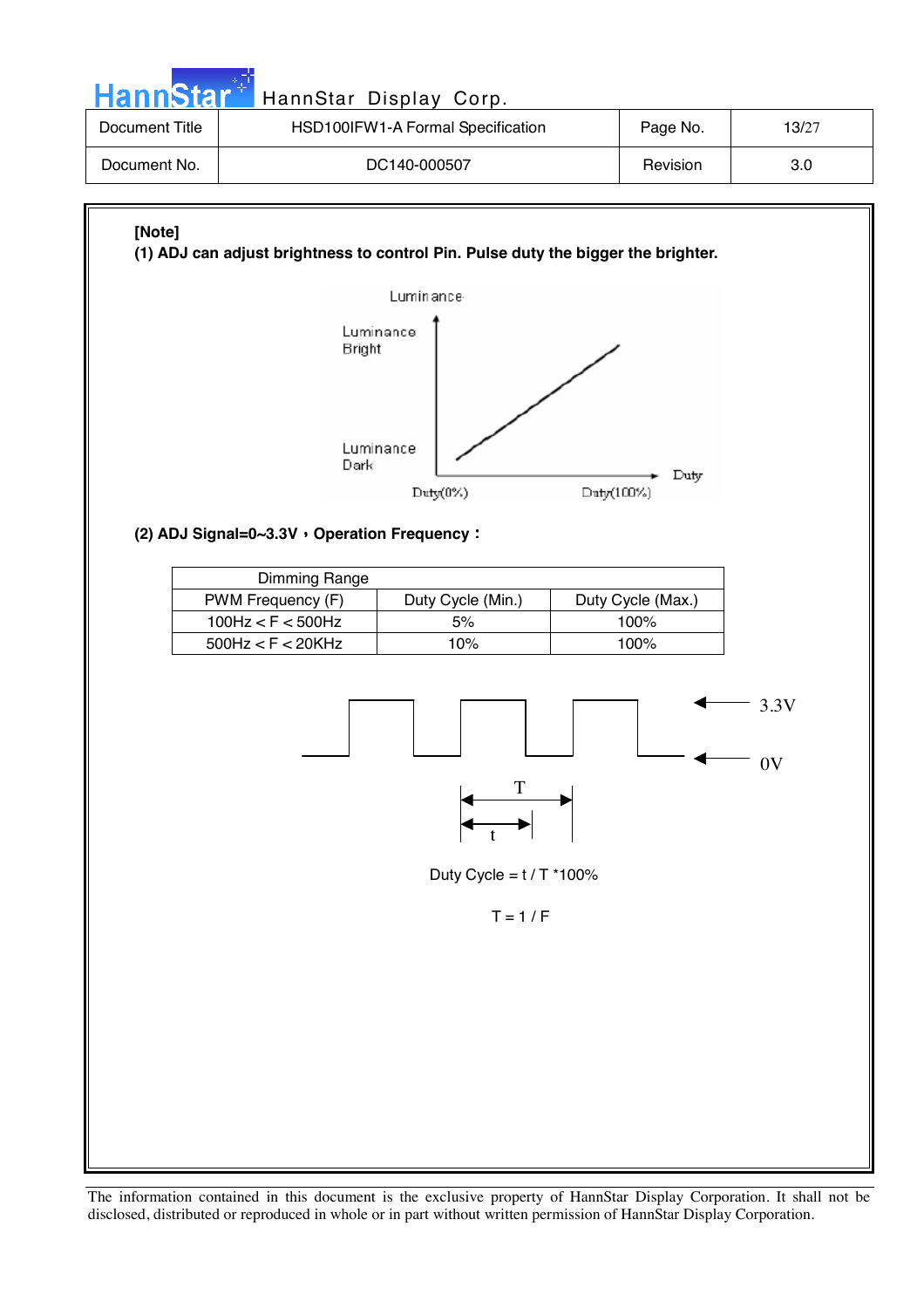| <b>Hannstal</b>                              |                                                                           | HannStar Display Corp.                            |              |      |                                                                                                             |             |                                  |
|----------------------------------------------|---------------------------------------------------------------------------|---------------------------------------------------|--------------|------|-------------------------------------------------------------------------------------------------------------|-------------|----------------------------------|
| <b>Document Title</b>                        |                                                                           | HSD100IFW1-A Formal Specification                 |              |      |                                                                                                             | Page No.    | 14/27                            |
| Document No.                                 |                                                                           |                                                   | DC140-000507 |      |                                                                                                             | Revision    | 3.0                              |
| <b>6.0 ELECTRICAL CHARACTERISTICS</b><br>6.1 | <b>TFT LCD Module</b>                                                     |                                                   |              |      |                                                                                                             |             |                                  |
|                                              | Item                                                                      | Symbol                                            | Min.         | Typ. | Max.                                                                                                        | <b>Unit</b> | <b>Note</b>                      |
|                                              | <b>Supply Voltage</b>                                                     | $V_{DD}$                                          | 3.0          | 3.3  | 3.6                                                                                                         | V           | Note $(2)$                       |
|                                              |                                                                           | $V_{LED}$                                         | 4.7          | 5.0  | 5.3                                                                                                         | V           |                                  |
|                                              | Current of<br>power supply                                                | IDD                                               |              | 0.3  | $\overline{\phantom{a}}$                                                                                    | A           | $V_{DD} = 3.3V \cdot LO$ pattern |
|                                              | Note : (1) The brightness of LCD panel could be changed by adjusting ADJ. |                                                   |              |      |                                                                                                             |             |                                  |
|                                              | (2) $V_{DD}$ dip codition :                                               |                                                   |              |      |                                                                                                             |             |                                  |
|                                              |                                                                           | when $2.7V \leq V_{DD} < 3.0V$ , td $\leq 10$ ms. |              |      | $V_{DD}$ > 3.0V $\cdot$ V <sub>DD</sub> .dip condition should be same as V <sub>DD-ium-con</sub> condition. |             |                                  |
|                                              |                                                                           |                                                   |              |      | $-V_{\mathsf{DD}}$                                                                                          |             |                                  |
|                                              |                                                                           |                                                   |              | 2.7V | 3.0V.<br><b>GND</b>                                                                                         |             |                                  |
|                                              |                                                                           |                                                   |              |      |                                                                                                             |             |                                  |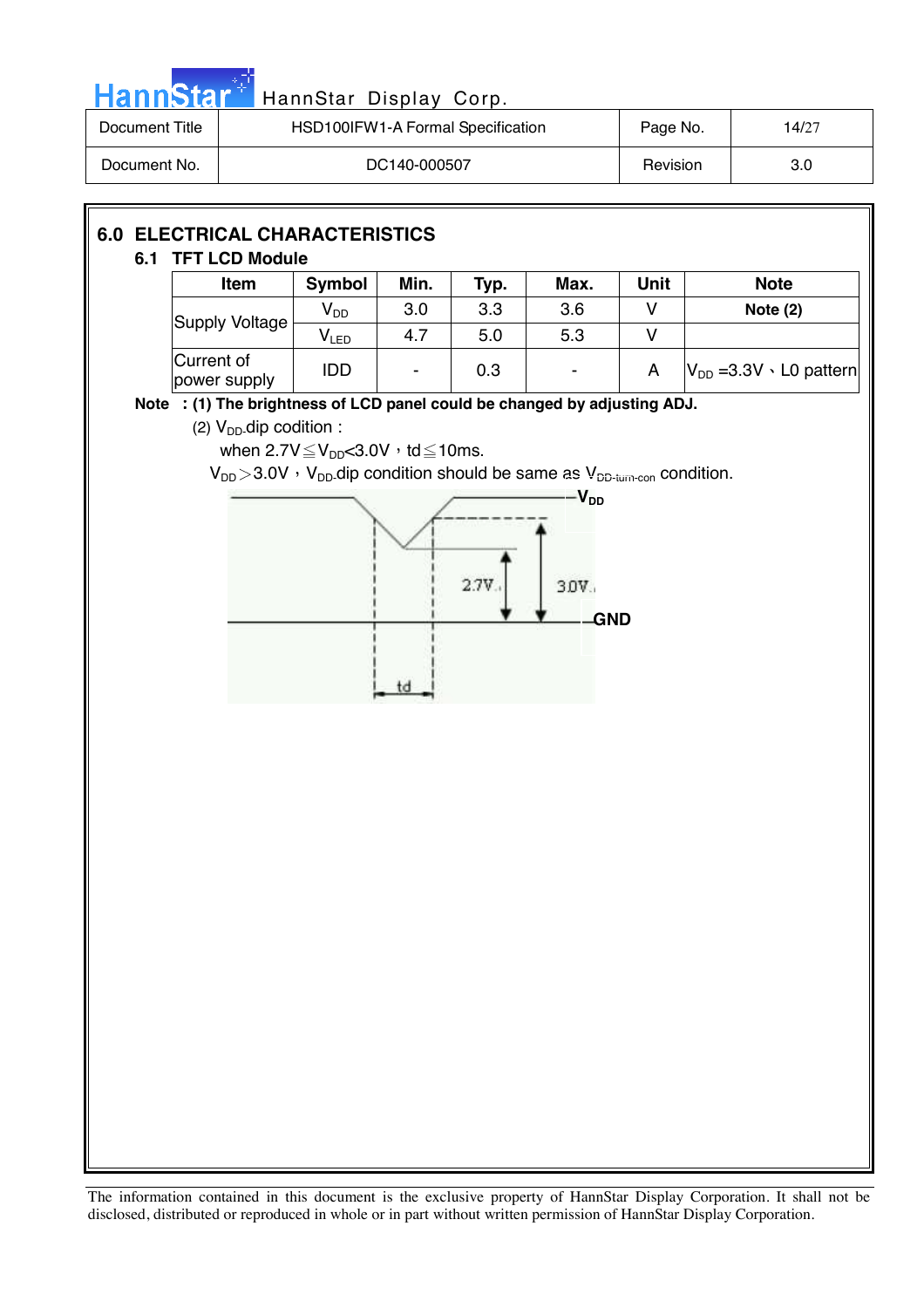| HannStar <sup>*</sup> | HannStar Display Corp.            |          |       |
|-----------------------|-----------------------------------|----------|-------|
| Document Title        | HSD100IFW1-A Formal Specification | Page No. | 15/27 |
| Document No.          | DC140-000507                      | Revision | 3.0   |

### **6.2 Switching Characteristics for LVDS Receiver**

| Item                              | Symbol             | Min.                   | Typ. | Max.                     | Unit l | Conditions |
|-----------------------------------|--------------------|------------------------|------|--------------------------|--------|------------|
| Differential Input High Threshold | Vth                |                        |      | 100                      | mV     |            |
| Differential Input Low Threshold  | Vtl                | $-100$                 |      |                          | mV     | $VCM=1.2V$ |
| Input Current                     | <b>I</b> IN        | $-10$                  |      | $+10$                    | uA     |            |
| Differential input Voltage        | IV <sub>ID</sub> I | 0.1                    |      | 0.6                      | v      |            |
| Common Mode Voltage Offset        | $V_{CM}$           | (IV <sub>1D</sub> 1/2) | 1.25 | 1.8-0.4 $(  V_{ID} /2 )$ | v      |            |

### **6.3 Bit Mapping & Interface Definition**



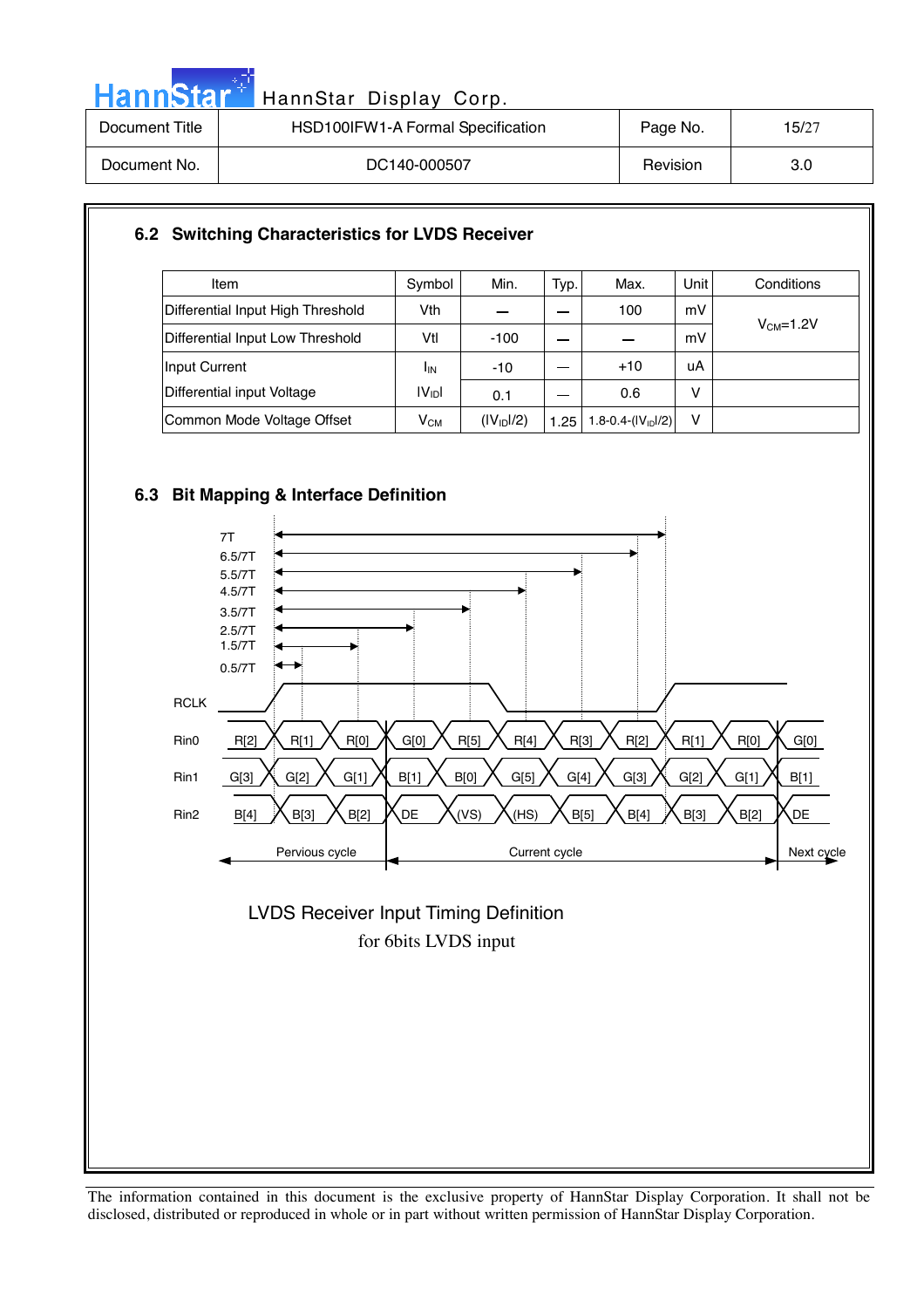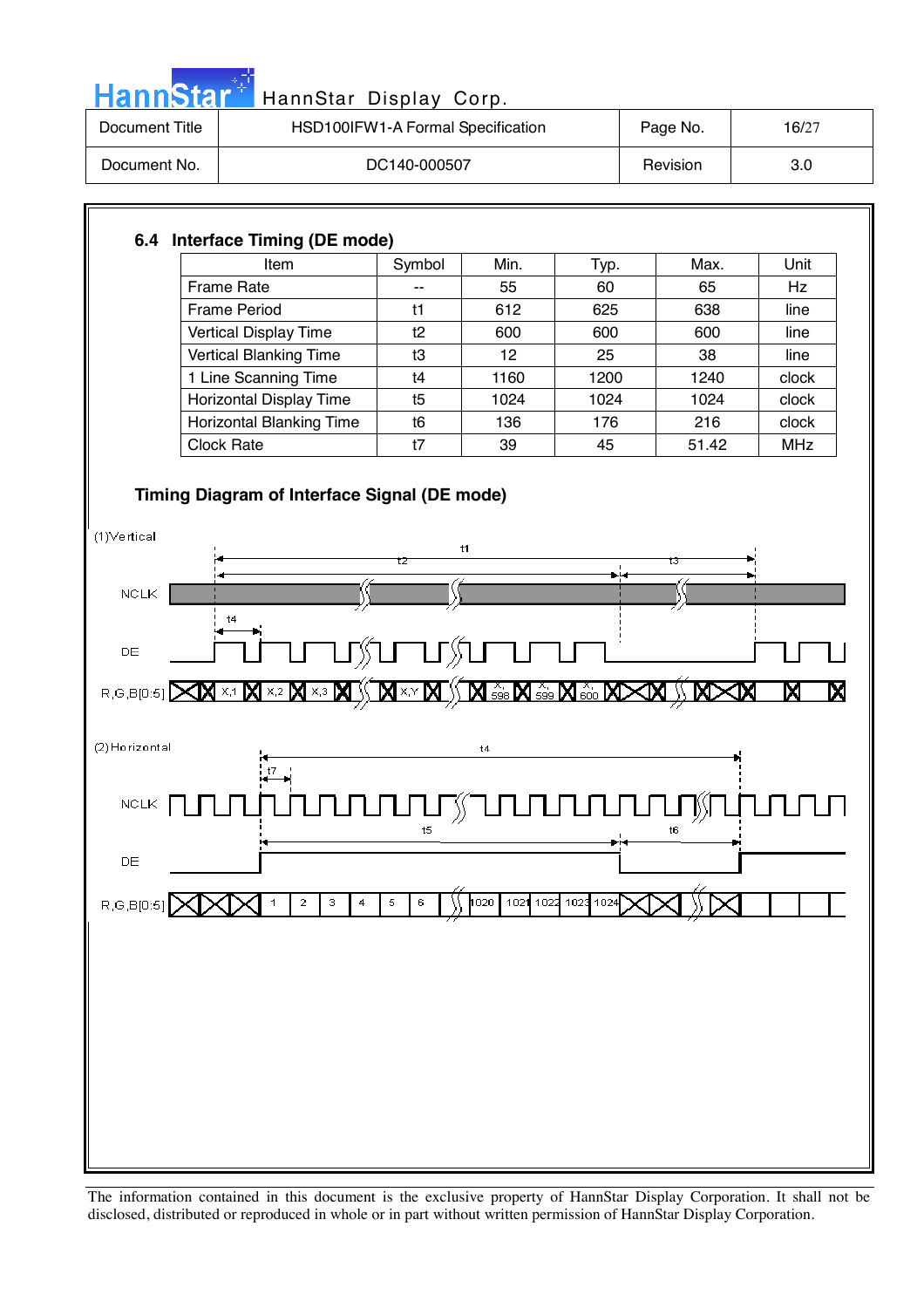| <b>HannStar</b> | HannStar Display Corp.            |          |       |
|-----------------|-----------------------------------|----------|-------|
| Document Title  | HSD100IFW1-A Formal Specification | Page No. | 17/27 |
| Document No.    | DC140-000507                      | Revision | 3.0   |
|                 |                                   |          |       |



Note:  $(1)$  The supply voltage of the external system for the module input should be the same as the definition of  $V_{DD}$ .

- (2) Apply the lamp volatge within the LCD operation range. When the back-light turns on before the LCD operation or the LCD truns off before the back-light turns off, the display may momentarily become white.
- (3) In case of VDD = off level, please keep the level of input signal on the low or keep a high impedance.
- (4) TP4 should be measured after the module has been fully discharged between power off and on period.
- (5) Interface signal shall not be kept at high impedance when the power is on.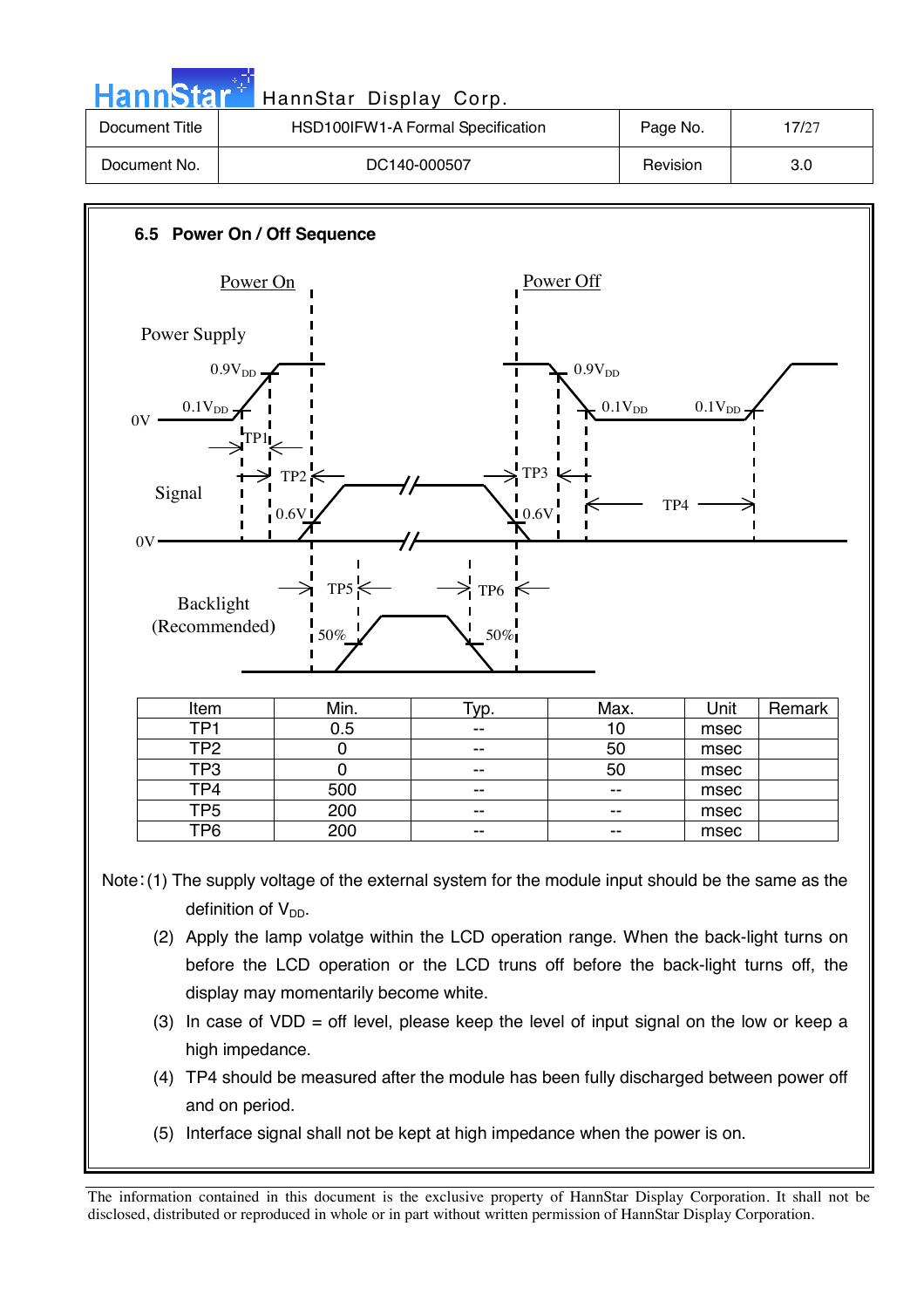| <b>HannStart</b> | HannStar Display Corp.            |          |       |
|------------------|-----------------------------------|----------|-------|
| Document Title   | HSD100IFW1-A Formal Specification | Page No. | 18/27 |
| Document No.     | DC140-000507                      | Revision | 3.0   |

| No. | <b>Item</b>                                       | <b>Conditions</b>                                                     | <b>Remark</b>    |
|-----|---------------------------------------------------|-----------------------------------------------------------------------|------------------|
|     | High Temperature Storage                          | Ta= $+60^{\circ}$ C, 240hrs                                           |                  |
|     | 2 Low Temperature Storage                         | Ta= $-20^{\circ}$ C, 240hrs                                           |                  |
| 3   | High Temperature Operation                        | Ta= $+50^{\circ}$ C, 5000hrs                                          |                  |
| 4   | Low Temperature Operation                         | Ta= $0^{\circ}$ C, 500hrs                                             |                  |
| 5   | High Temperature and High Humidity<br>(operation) | Ta=+50°C, 80%RH, 500hrs                                               |                  |
| 6   | Thermal Cycling Test (non operation)              | $-20^{\circ}$ C(30min) $\rightarrow +60^{\circ}$ C(30min), 100 cycles |                  |
|     | Electrostatic Discharge                           | $\pm 200V, 200pF(0\Omega)$ 1 time/connector                           |                  |
| 8   | Vibration                                         | 1. Random:                                                            |                  |
|     |                                                   | 1.04G, 10~500Hz, X/Y/Z,                                               |                  |
|     |                                                   | 30min/each direction                                                  |                  |
|     |                                                   | 2.Sine:                                                               |                  |
|     |                                                   | 1.5G, 5~500Hz, XYZ                                                    |                  |
|     |                                                   | 30min/each direction                                                  |                  |
| 9   | Shock                                             | Half-Sine, 220G, 2ms, ±XYZ, 1time                                     |                  |
|     | 10 Vibration (with carton)                        | Random: 0.015G^2/Hz, 5~200Hz                                          |                  |
|     |                                                   | -6dB/Octave, 200~400Hz                                                |                  |
|     |                                                   | XYZ 各方向 2hr                                                           |                  |
|     | 11 Drop (with carton)                             | Height: $60 \text{ cm}$                                               | <b>JIS Z0202</b> |
|     |                                                   | 1 corner, 3 edges, 6 surfaces                                         |                  |

 Note: There is no display function NG issue occurred, all the cosmetic specification is judged before the reliability stress.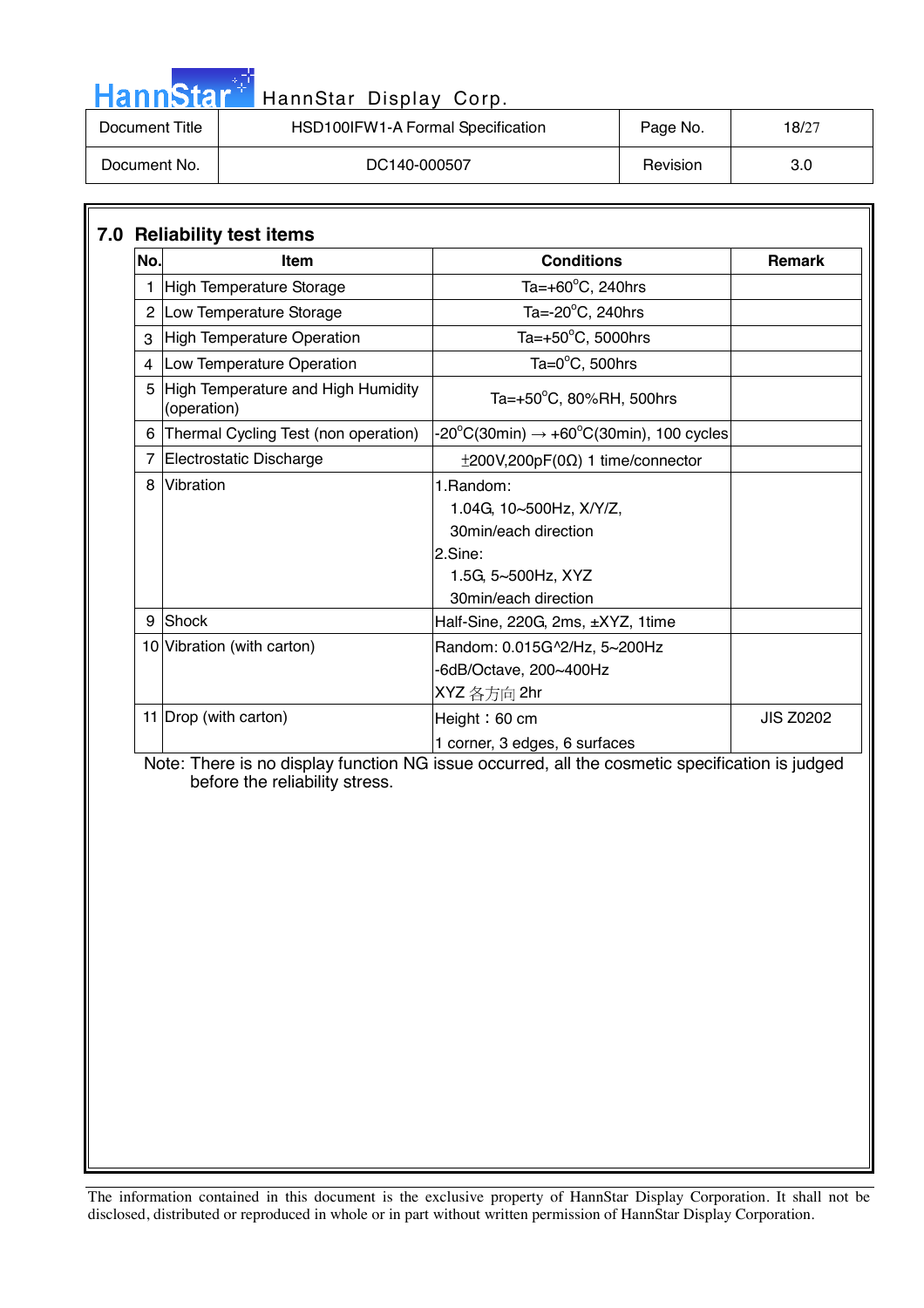| HannStar <sup>*</sup> | HannStar Display Corp.            |          |       |
|-----------------------|-----------------------------------|----------|-------|
| Document Title        | HSD100IFW1-A Formal Specification | Page No. | 19/27 |
| Document No.          | DC140-000507                      | Revision | 3.0   |

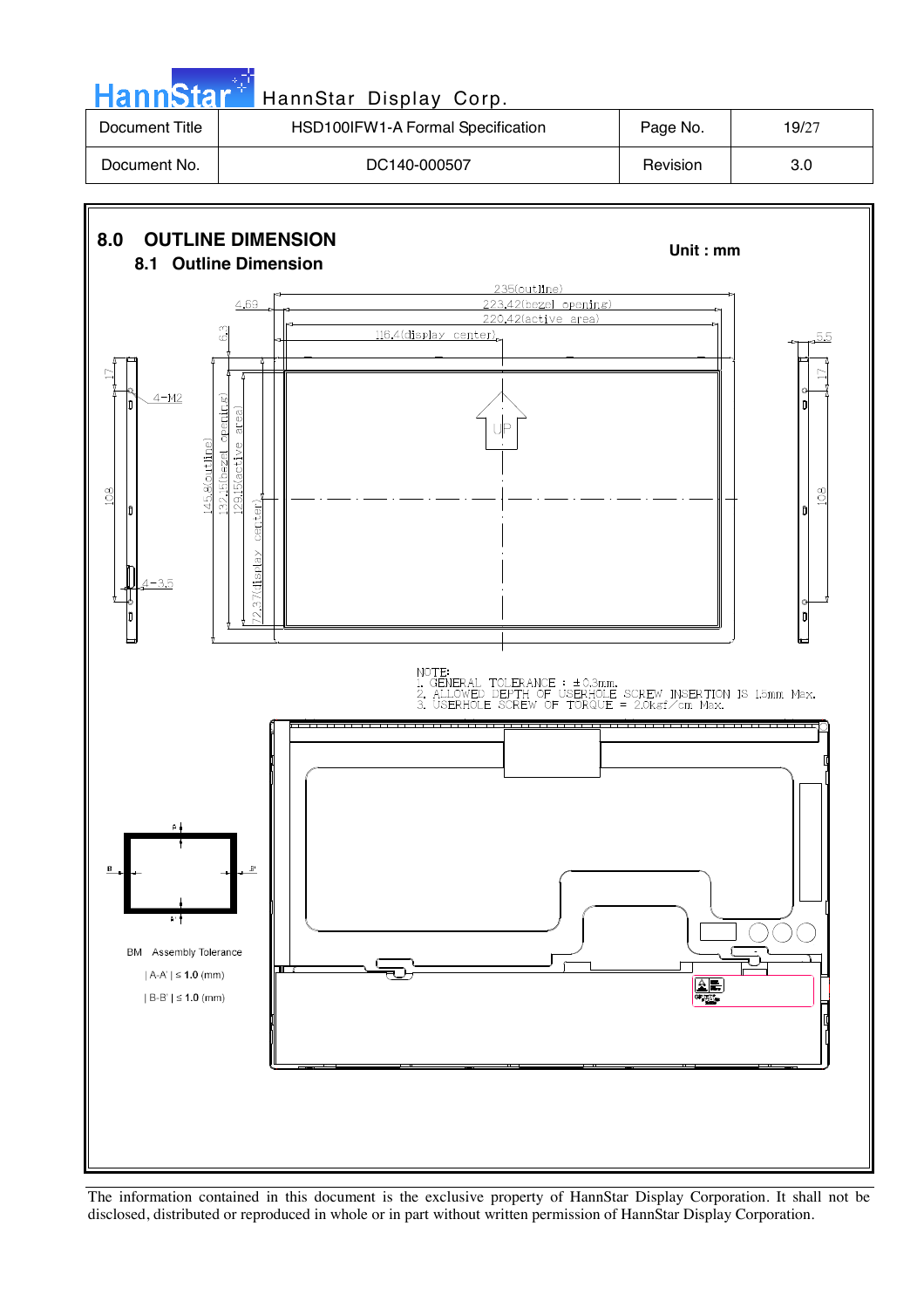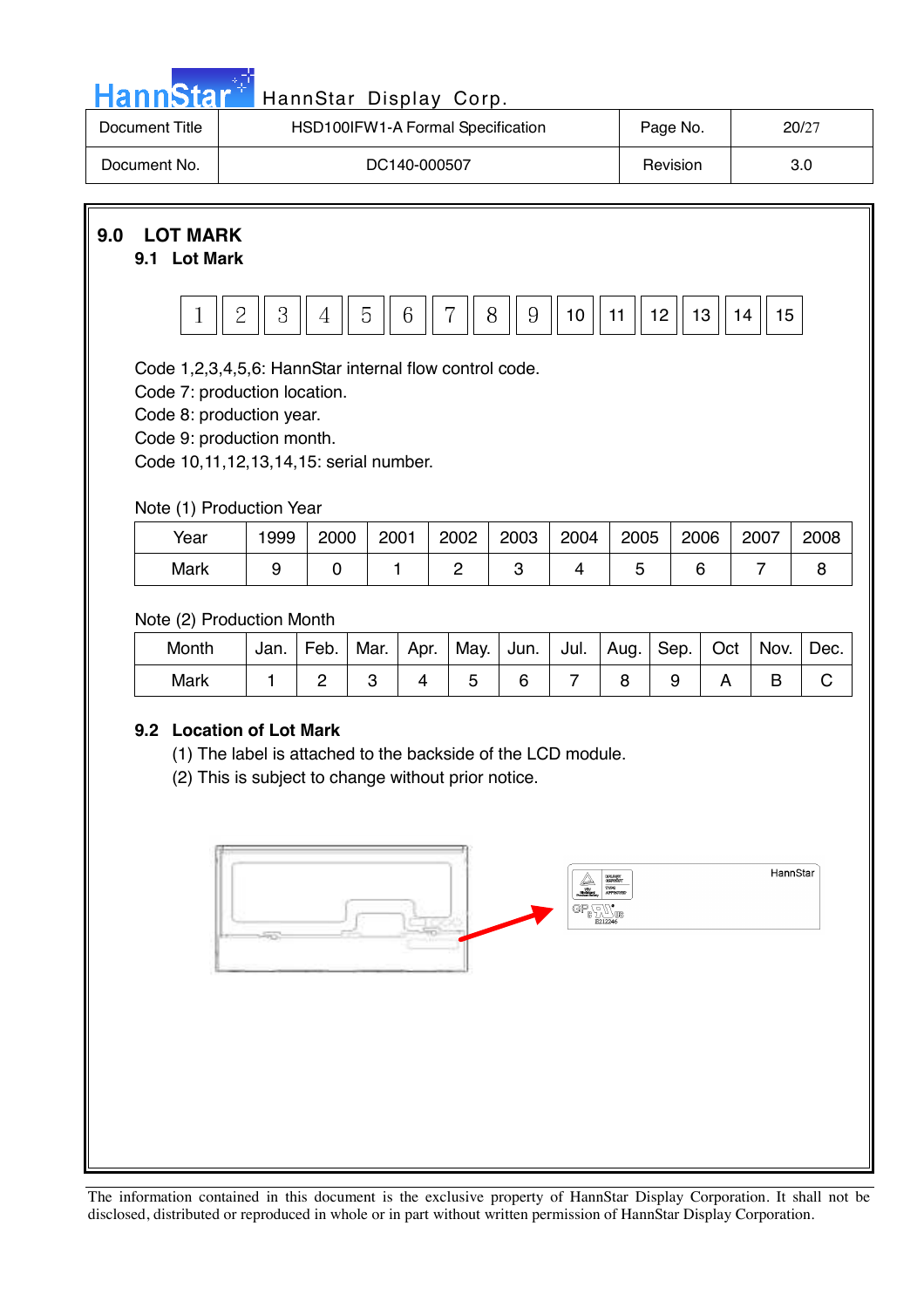![](_page_20_Figure_0.jpeg)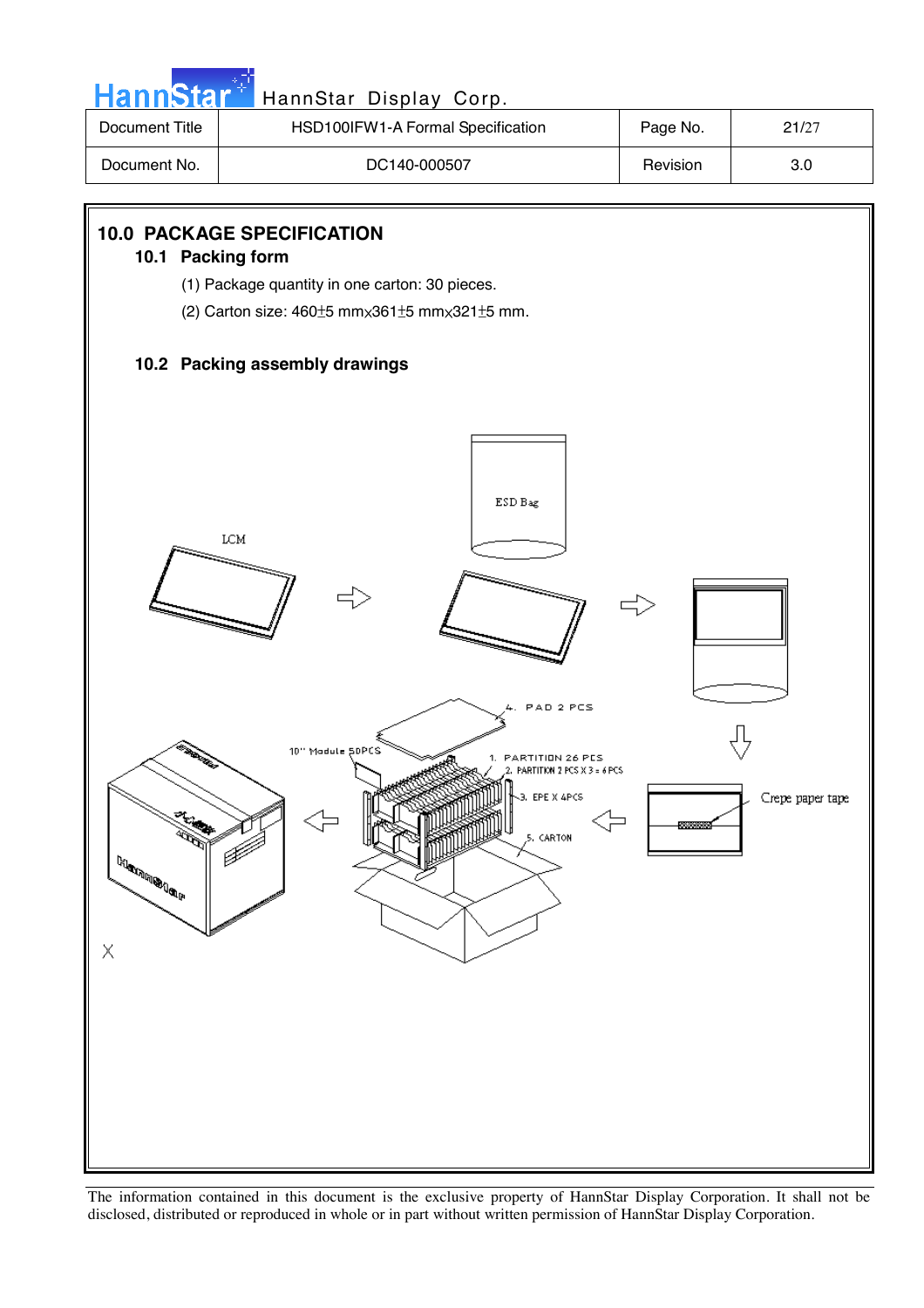| HannStar <sup>*</sup> | HannStar Display Corp.            |          |       |
|-----------------------|-----------------------------------|----------|-------|
| Document Title        | HSD100IFW1-A Formal Specification | Page No. | 22/27 |
| Document No.          | DC140-000507                      | Revision | 3.0   |

### **11.0 GENERAL PRECAUTION**

### **11.1 Use Restriction**

This product is not authorized for use in life supporting systems, aircraft navigation control systems, military systems and any other application where performance failure could be life-threatening or otherwise catastrophic.

### **11.2 Disassembling or Modification**

 Do not disassemble or modify the module. It may damage sensitive parts inside LCD module, and may cause scratches or dust on the display. HannStar does not warrant the module, if customers disassemble or modify the module.

### **11.3 Breakage of LCD Panel**

- 11.3.1.If LCD panel is broken and liquid crystal spills out, do not ingest or inhale liquid crystal, and do not contact liquid crystal with skin.
- 11.3.2. If liquid crystal contacts mouth or eyes, rinse out with water immediately.
- 11.3.3. If liquid crystal contacts skin or cloths, wash it off immediately with alcohol and rinse thoroughly with water.
- 11.3.4. Handle carefully with chips of glass that may cause injury, when the glass is broken.

### **11.4 Electric Shock**

- 11.4.1. Disconnect power supply before handling LCD module.
- 11.4.2. Do not pull or fold the LED cable.
- 11.4.3. Do not touch the parts inside LCD modules and the fluorescent LED's connector or cables in order to prevent electric shock.

### **11.5 Absolute Maximum Ratings and Power Protection Circuit**

- 11.5.1. Do not exceed the absolute maximum rating values, such as the supply voltage variation, input voltage variation, variation in parts' parameters, environmental temperature, etc., otherwise LCD module may be damaged.
- 11.5.2. Please do not leave LCD module in the environment of high humidity and high temperature for a long time.
- 11.5.3. It's recommended to employ protection circuit for power supply.

### **11.6 Operation**

- 11.6.1 Do not touch, push or rub the polarizer with anything harder than HB pencil lead.
- 11.6.2 Use fingerstalls of soft gloves in order to keep clean display quality, when persons handle the LCD module for incoming inspection or assembly.
- 11.6.3 When the surface is dusty, please wipe gently with absorbent cotton or other soft material.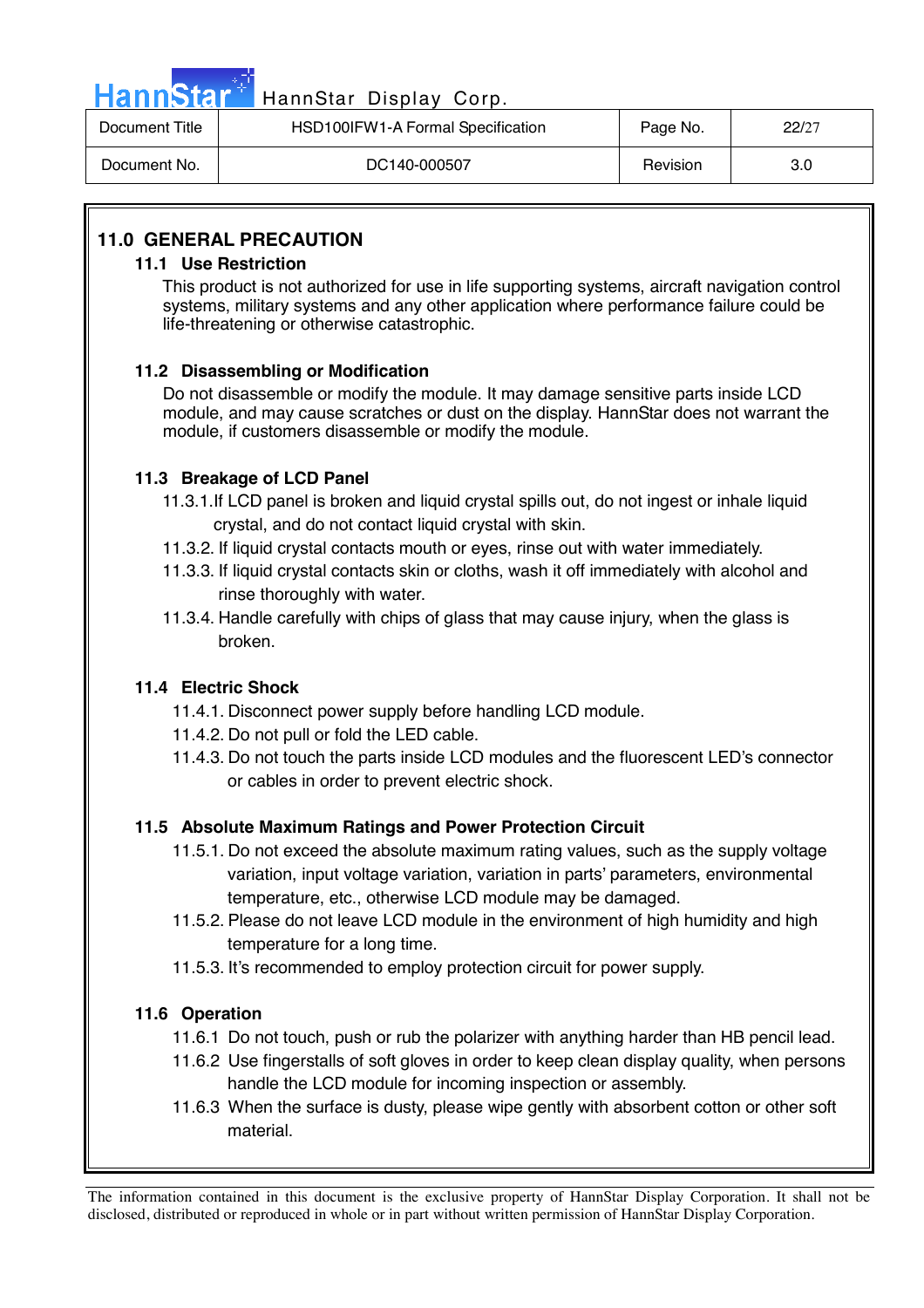Hann Star<sup>t H</sup>annStar Display Corp.

| Document Title | HSD100IFW1-A Formal Specification | Page No. | 23/27 |
|----------------|-----------------------------------|----------|-------|
| Document No.   | DC140-000507                      | Revision | 3.0   |

- 11.6.4 Wipe off saliva or water drops as soon as possible. If saliva or water drops contact with polarizer for a long time, they may causes deformation or color fading.
- 11.6.5 When cleaning the adhesives, please use absorbent cotton wetted with a little petroleum benzine or other adequate solvent.

### **11.7 Mechanism**

Please mount LCD module by using mounting holes arranged in four corners tightly.

### **11.8 Static Electricity**

- 11.8.1 Protection film must remove very slowly from the surface of LCD module to prevent from electrostatic occurrence.
- 11.8.2 Because LCD module use CMOS-IC on circuit board and TFT-LCD panel, it is very weak to electrostatic discharge. Please be careful with electrostatic discharge. Persons who handle the module should be grounded through adequate methods.

### **11.9 Strong Light Exposure**

The module shall not be exposed under strong light such as direct sunlight. Otherwise, display characteristics may be changed.

### **11.10 Disposal**

When disposing LCD module, obey the local environmental regulations.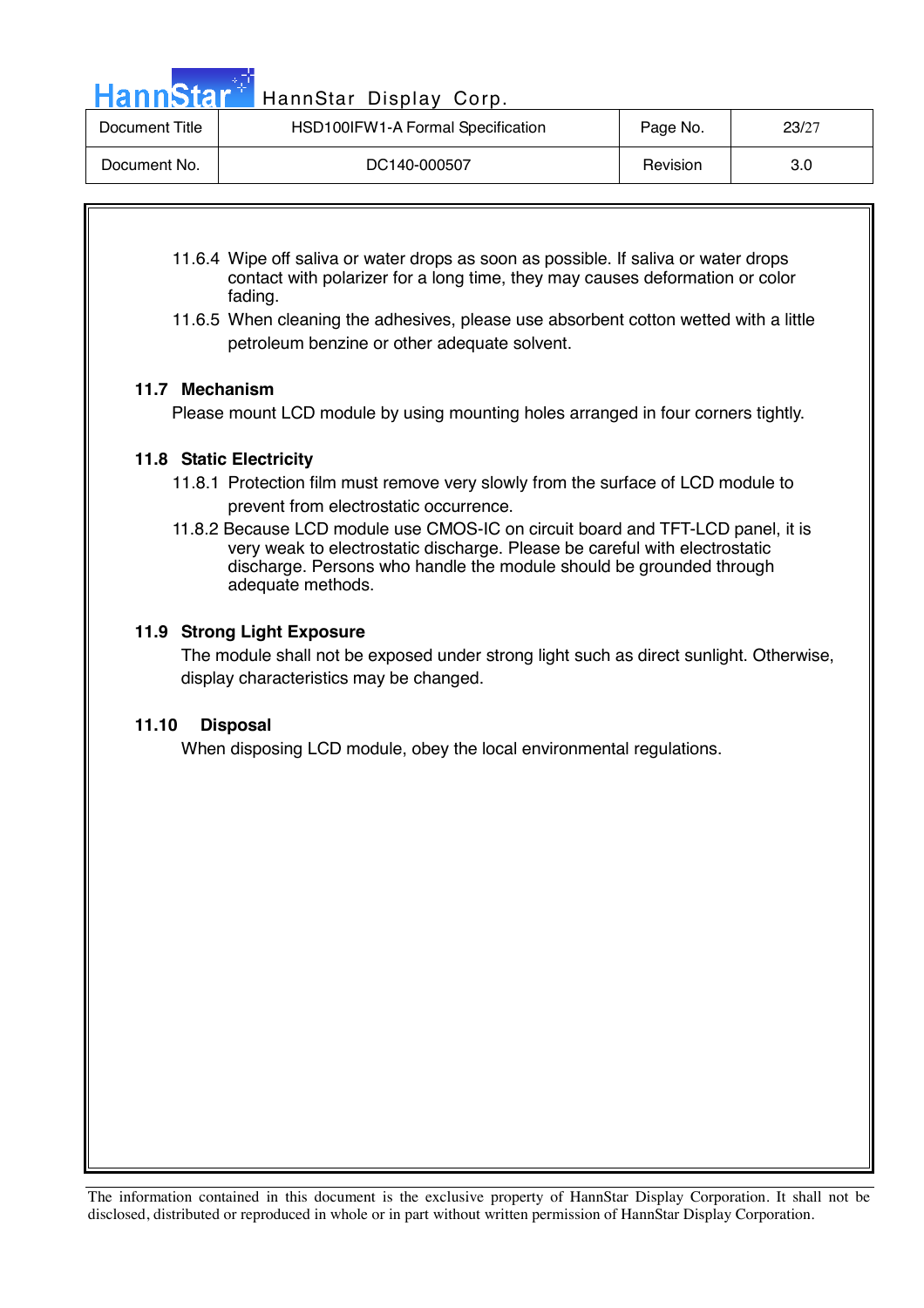| HannStar <sup>*</sup> | HannStar Display Corp.            |          |       |
|-----------------------|-----------------------------------|----------|-------|
| Document Title        | HSD100IFW1-A Formal Specification | Page No. | 24/27 |
| Document No.          | DC140-000507                      | Revision | 3.0   |

والمرادين

|                         | 12.0 EDID Table |                                                        |                |              |                  |  |
|-------------------------|-----------------|--------------------------------------------------------|----------------|--------------|------------------|--|
| Byte#                   | Byte#           | <b>Field Name &amp; Comments</b>                       | <b>Value</b>   | <b>Value</b> | <b>Value</b>     |  |
| (Decimal)               | (HEX)           |                                                        | (HEX)          | (BIN)        | (DEC)            |  |
| 0                       | 0               | Header                                                 | 00             | 00000000     | $\mathbf 0$      |  |
| 1                       | 1               | Header                                                 | FF             | 11111111     | 255              |  |
| $\overline{2}$          | $\overline{2}$  | Header                                                 | FF             | 11111111     | 255              |  |
| $\overline{3}$          | 3               | Header                                                 | FF             | 11111111     | 255              |  |
| $\overline{\mathbf{4}}$ | 4               | Header                                                 | FF             | 11111111     | 255              |  |
| 5                       | 5               | Header                                                 | FF             | 11111111     | 255              |  |
| 6                       | 6               | Header                                                 | FF             | 11111111     | 255              |  |
| $\overline{7}$          | $\overline{7}$  | Header                                                 | 00             | 00000000     | $\mathbf 0$      |  |
| $\overline{8}$          | 8               | EISA Manufacture Code LSB (3 character ID =<br>HSD)    | 22             | 00100010     | 34               |  |
| 9                       | 9               | <b>Compressed ASCII</b>                                | 64             | 01100100     | 100              |  |
| 10                      | 0A              | Product Code "1001"                                    | E <sub>9</sub> | 11101001     | 233              |  |
| 11                      | 0 <sub>B</sub>  | Hex, LSB first                                         | 03             | 00000011     | $\boldsymbol{3}$ |  |
| 12                      | 0 <sub>C</sub>  | LCD module Serial No - Preferred but<br>Optional       | 00             | 00000000     | $\overline{0}$   |  |
| 13                      | 0D              | LCD module Serial No - Preferred but<br>Optional       | 00             | 00000000     | $\mathbf 0$      |  |
| 14                      | 0E              | LCD module Serial No - Preferred but<br>Optional       | 00             | 00000000     | $\mathbf 0$      |  |
| 15                      | 0F              | LCD module Serial No - Preferred but<br>Optional       | 00             | 00000000     | $\mathbf 0$      |  |
| 16                      | 10              | Week of manufacture=18                                 | 12             | 00010010     | 18               |  |
| 17                      | 11              | Year of manufacture = $2008$                           | 12             | 00010010     | 18               |  |
| 18                      | 12              | EDID Structure Version $# = 1$                         | 01             | 00000001     | $\mathbf{1}$     |  |
| 19                      | 13              | EDID revision $# = 3$                                  | 03             | 00000011     | $\overline{3}$   |  |
| 20                      | 14              | Video input definition = Digital input,<br><b>CRGB</b> | 80             | 10000000     | 128              |  |
| 21                      | 15              | $= 22cm$<br>Max H image size                           | 16             | 00010110     | 22               |  |
| 22                      | 16              | $Max V image size = 13cm$                              | 0D             | 00001101     | 13               |  |
| 23                      | 17              | Display Gamma = $2.2$                                  | 78             | 01111000     | 120              |  |
| 24                      | 18              | Feature support (DPMS) = Active off, RGB<br>color      | 0A             | 00001010     | 10               |  |
| 25                      | 19              | Red/green low bits (10000110)                          | 86             | 10000110     | 134              |  |
| 26                      | 1А              | Blue/white low bits (00100110)                         | 26             | 00100110     | 38               |  |
| 27                      | 1B              | Red x, Red $x = 0.58$                                  | 94             | 10010100     | 148              |  |
| 28                      | 1 <sup>C</sup>  | Red y, Red $y = 0.34$                                  | 57             | 01010111     | 87               |  |
| 29                      | 1D              | Green $x = 0.317$<br>Green x,                          | 51             | 01010001     | 81               |  |
| 30                      | 1E              | Green $y = 0.564$<br>Green y ,                         | 90             | 10010000     | 144              |  |
| 31                      | 1F              | Blue $x = 0.152$<br>Blue x,                            | 27             | 00100111     | 39               |  |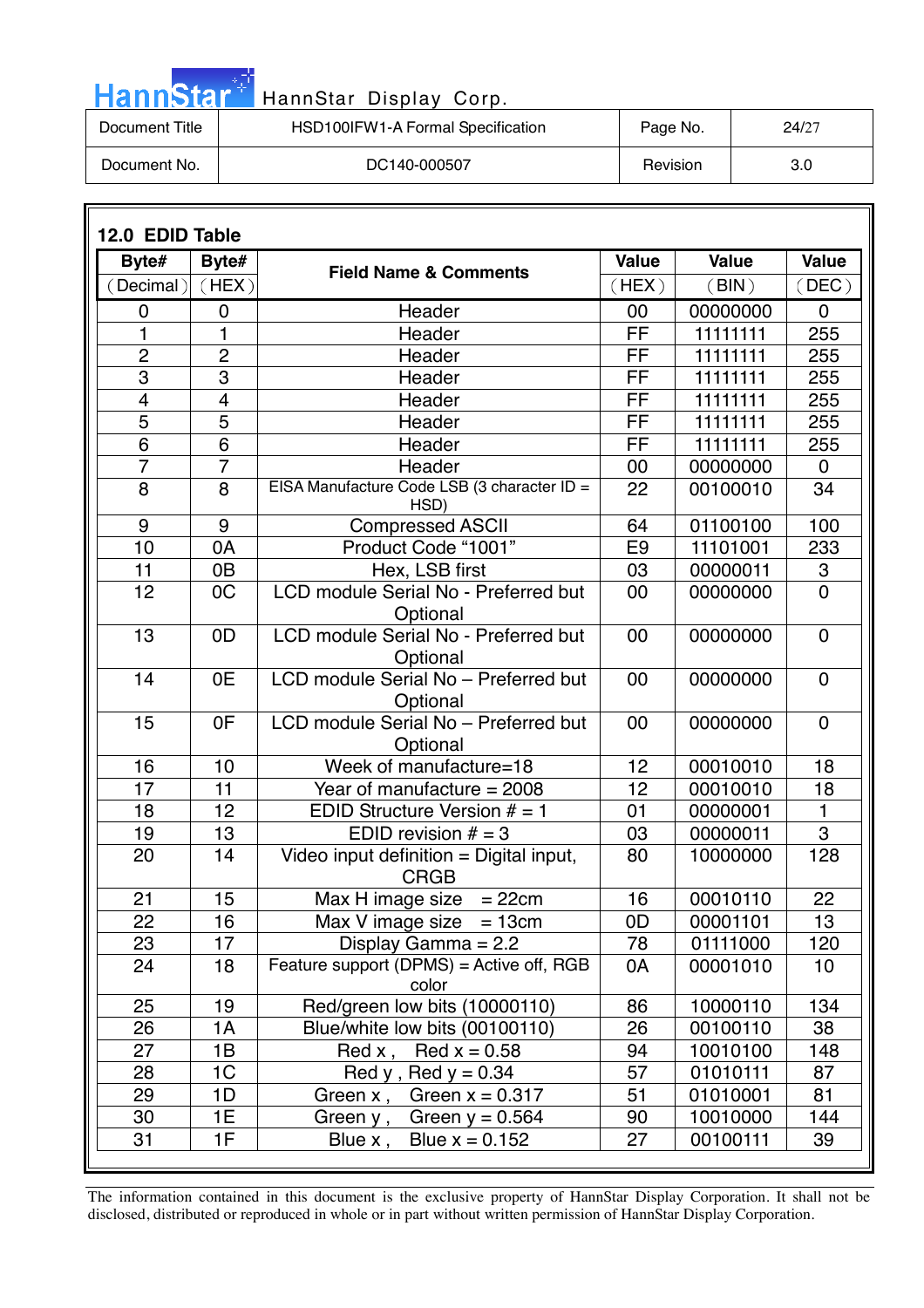| HannStar <sup>*</sup> | HannStar Display Corp.            |          |       |
|-----------------------|-----------------------------------|----------|-------|
| Document Title        | HSD100IFW1-A Formal Specification | Page No. | 25/27 |
| Document No.          | DC140-000507                      | Revision | 3.0   |

m.

| Byte#           | Byte# |                                          | <b>Value</b>   | <b>Value</b> | <b>Value</b>   |
|-----------------|-------|------------------------------------------|----------------|--------------|----------------|
| Decimal)        | (HEX) | <b>Field Name &amp; Comments</b>         | (HEX)          | (BIN)        | (DEC)          |
| 32              | 20    | Blue $y$ , Blue $y = 0.131$              | 21             | 00100001     | 33             |
| $\overline{33}$ | 21    | White $x$ , White $x = 0.31$             | 4F             | 01001111     | 79             |
| 34              | 22    | White $y$ , White $y = 0.33$             | 54             | 01010100     | 84             |
| $\overline{35}$ | 23    | <b>Established timing 1</b>              | 00             | 00000000     | $\mathbf 0$    |
| 36              | 24    | <b>Established timing 2</b>              | 00             | 00000000     | $\mathbf 0$    |
| 37              | 25    | Manufacturer's timings                   | 00             | 00000000     | $\mathbf 0$    |
| 38              | 26    | Standard timing #1 was not used          | 01             | 00000001     | 1              |
| 39              | 27    |                                          | 01             | 00000001     | $\mathbf{1}$   |
| 40              | 28    | Standard timing #2 was not used          | 01             | 00000001     | $\mathbf{1}$   |
| 41              | 29    |                                          | 01             | 00000001     | $\mathbf{1}$   |
| 42              | 2A    | Standard timing #3<br>was not used       | 01             | 00000001     | $\mathbf{1}$   |
| 43              | 2B    |                                          | 01             | 00000001     | $\mathbf{1}$   |
| 44              | 2C    | Standard timing #4<br>was not used       | 01             | 00000001     | $\mathbf{1}$   |
| 45              | 2D    |                                          | 01             | 00000001     | $\mathbf 1$    |
| 46              | 2E    | Standard timing #5<br>was not used       | 01             | 00000001     | $\mathbf{1}$   |
| 47              | 2F    |                                          | 01             | 00000001     | $\mathbf{1}$   |
| 48              | 30    | Standard timing #6<br>was not used       | 01             | 00000001     | $\mathbf{1}$   |
| 49              | 31    |                                          | 01             | 00000001     | $\mathbf 1$    |
| 50              | 32    | Standard timing #7<br>was not used       | 01             | 00000001     | $\mathbf{1}$   |
| 51              | 33    |                                          | 01             | 00000001     | 1              |
| 52              | 34    | Standard timing #8<br>was not used       | 01             | 00000001     | $\mathbf{1}$   |
| 53              | 35    |                                          | 01             | 00000001     | $\mathbf{1}$   |
| 54              | 36    | Detailed timing/monitor (descriptor #1)  | 94             | 10010100     | 148            |
| 55              | 37    | 1024x600 @60Hz: Pixel Clock = 45 MHz     | 11             | 00010001     | 17             |
| 56              | 38    | Horizontal active=1024 pixels<br>(L8b)   | 00             | 00000000     | $\overline{0}$ |
| 57              | 39    | Horizontal blanking= 176 pixels<br>(L8b) | B <sub>0</sub> | 10110000     | 176            |
| 58              | 3A    | HA (U4b): HB (U4b)                       | 40             | 01010000     | 64             |
| 59              | 3B    | (L8b)<br>Vertical active=600 lines       | 58             | 01011000     | 88             |
| 60              | 3C    | (L8b)<br>Vertical blanking = 25 lines    | 19             | 00011001     | 25             |
| 61              | 3D    | HA (U4b): HB (U4b)                       | 20             | 00100000     | 32             |
| 62              | 3E    | H sync. Offset= 53 pixels                | 35             | 00110101     | 53             |
| 63              | 3F    | H sync. Width= 35 pixels                 | 23             | 00100011     | 35             |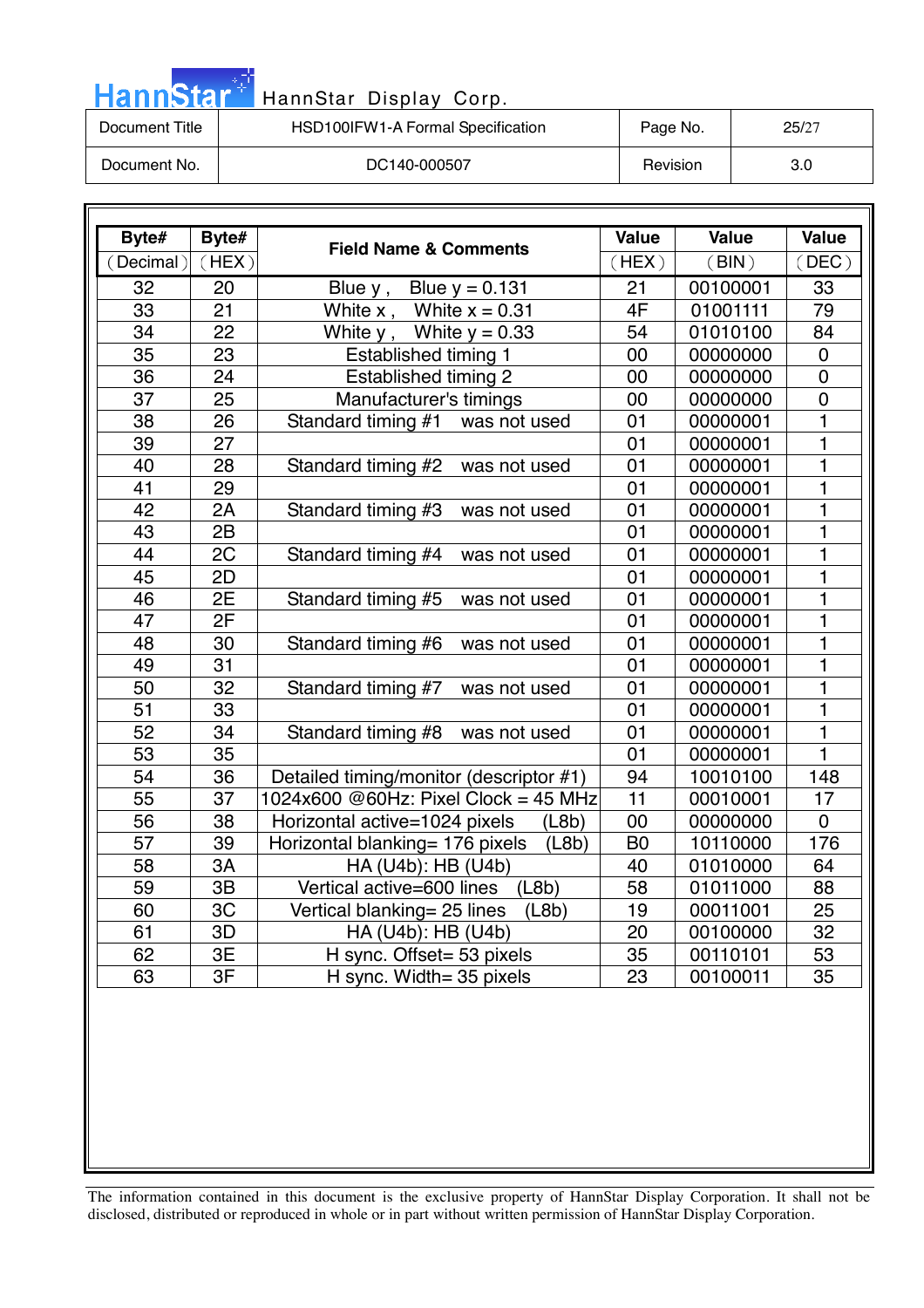| HannStar <sup>+</sup> | HannStar Display Corp.            |          |       |
|-----------------------|-----------------------------------|----------|-------|
| Document Title        | HSD100IFW1-A Formal Specification | Page No. | 26/27 |
| Document No.          | DC140-000507                      | Revision | 3.0   |

m.

| Byte#     | Byte# | <b>Field Name &amp; Comments</b>                                                                 | <b>Value</b>   | <b>Value</b> | Value          |
|-----------|-------|--------------------------------------------------------------------------------------------------|----------------|--------------|----------------|
| (Decimal) | (HEX) |                                                                                                  | (HEX)          | (BIN)        | (DEC)          |
| 64        | 40    | V sync. Offset= 4 lines                                                                          | 45             | 01000101     | 69             |
| 65        | 41    | V sync. Width= 5 lines                                                                           | 00             | 00000000     | $\Omega$       |
| 66        | 42    | (L8b)<br>H image size $= 220$ mm                                                                 | DC             | 11011100     | 220            |
| 67        | 43    | V image size $= 129$ mm<br>(L8b)                                                                 | 81             | 10000001     | 129            |
| 68        | 44    | Horizontal Image (U4b): Vertical Image<br>(U4b)                                                  | 00             | 00000000     | $\overline{0}$ |
| 69        | 45    | No Horizontal Border=0                                                                           | 00             | 00000000     | $\mathbf 0$    |
| 70        | 46    | No Vertical Border=0                                                                             | 00             | 00000000     | $\overline{0}$ |
| 71        | 47    | Non-interlaced, Normal display, No<br>stereo, Digital separate sync, H/V pol<br><b>Negatives</b> | 19             | 00011000     | 25             |
| 72        | 48    | Detailed timing/monitor (descriptor #2)                                                          | 16             | 00010110     | 22             |
| 73        | 49    | 1024x600 @65Hz: Pixel Clock = 51.42<br><b>MHz</b>                                                | 14             | 00010100     | 20             |
| 74        | 4A    | Horizontal active=1024 pixels<br>(L8b)                                                           | 00             | 00000000     | $\mathbf 0$    |
| 75        | 4B    | Horizontal blanking=216pixels<br>(L8b)                                                           | D <sub>8</sub> | 11011000     | 216            |
| 76        | 4C    | HA (U4b): HB (U4b)                                                                               | 40             | 01000000     | 64             |
| 77        | 4D    | Vertical active=600 lines<br>(L8b)                                                               | 58             | 01011000     | 88             |
| 78        | 4E    | Vertical blanking= 38 lines<br>(L8b)                                                             | 26             | 00100110     | 38             |
| 79        | 4F    | HA (U4b): HB (U4b)                                                                               | 20             | 00100000     | 32             |
| 80        | 50    | H sync. Offset= 93 pixels                                                                        | 5D             | 01011101     | 93             |
| 81        | 51    | H sync. Width= 35 pixels                                                                         | 23             | 00100011     | 35             |
| 82        | 52    | V sync. Offset= 17lines                                                                          | 15             | 00010101     | 21             |
| 83        | 53    | V sync. Width=5 lines                                                                            | 04             | 00000100     | 4              |
| 84        | 54    | H image size $= 220$ mm<br>(L8b)                                                                 | DC             | 11011100     | 220            |
| 85        | 55    | V image size $= 129$ mm<br>(L8b)                                                                 | 81             | 10000001     | 129            |
| 86        | 56    | Horizontal Image (U4b): Vertical Image<br>(U4b)                                                  | 00             | 00000000     | $\overline{0}$ |
| 87        | 57    | No Horizontal Border=0                                                                           | $00\,$         | 00000000     | $\pmb{0}$      |
| 88        | 58    | No Vertical Border=0                                                                             | 00             | 00000000     | $\overline{0}$ |
| 89        | 59    | <b>EDID Module revision</b>                                                                      | 00             | 00000000     | 0              |
| 90        | 5A    | Flag                                                                                             | 00             | 00000000     | $\overline{0}$ |
| 91        | 5B    | Flag                                                                                             | 00             | 00000000     | 0              |
| 92        | 5C    | Flag                                                                                             | 00             | 00000000     | $\overline{0}$ |
| 93        | 5D    | <b>Dummy Descriptor</b>                                                                          | FE             | 11111110     | 254            |
| 94        | 5Е    | Flag                                                                                             | 00             | 00000000     | 0              |
| 95        | 5F    | PC Maker P/N 1 <sup>st</sup> Character = M                                                       | 00             | 00000000     | $\overline{0}$ |